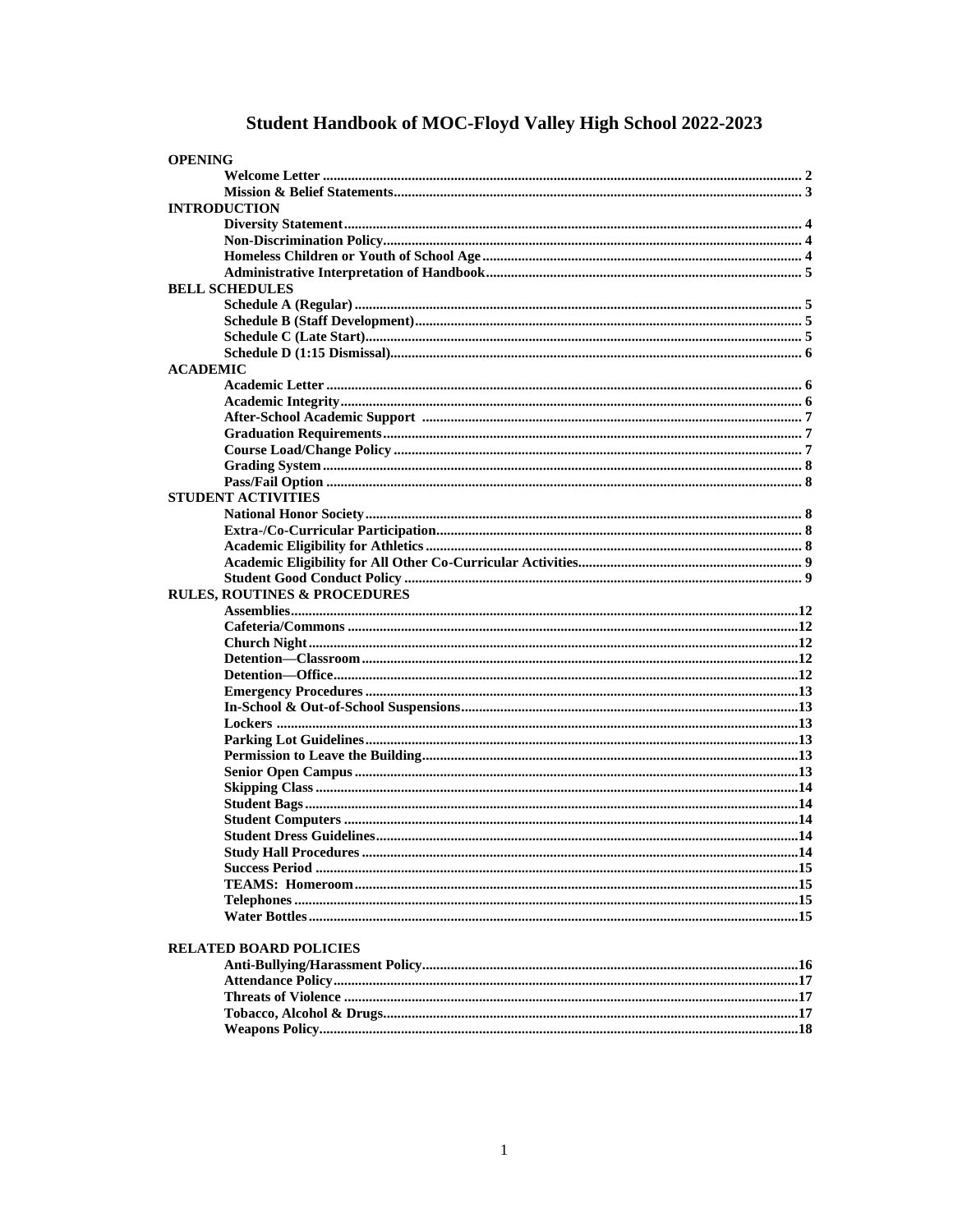*Greetings,*

*Welcome to MOC-Floyd Valley High School! We're glad you are here, and we're looking forward to learning and growing with you!*

*This handbook contains valuable information that should prove helpful to you during the upcoming school year. You will find our mission and belief statements; our class schedules; and our rules, routines and procedures.* 

*Please recognize that these rules, routines, and procedures are designed to assure that everyone receives the best education possible. If at any time you have questions or need clarification don't hesitate to contact me.*

*It is our sincere belief that every student can meet with success! With this belief in mind, we will strive to convey the following message:*

> *"We believe in you!" "We have high expectations for you!" "We will help you!" "We will push you!" "We won't give up on you!" "We won't let you give up on you either!"*

*Best wishes for a positive and enlightening school year!*

*Sincerely,*

*Mr. Mulder High School Principal*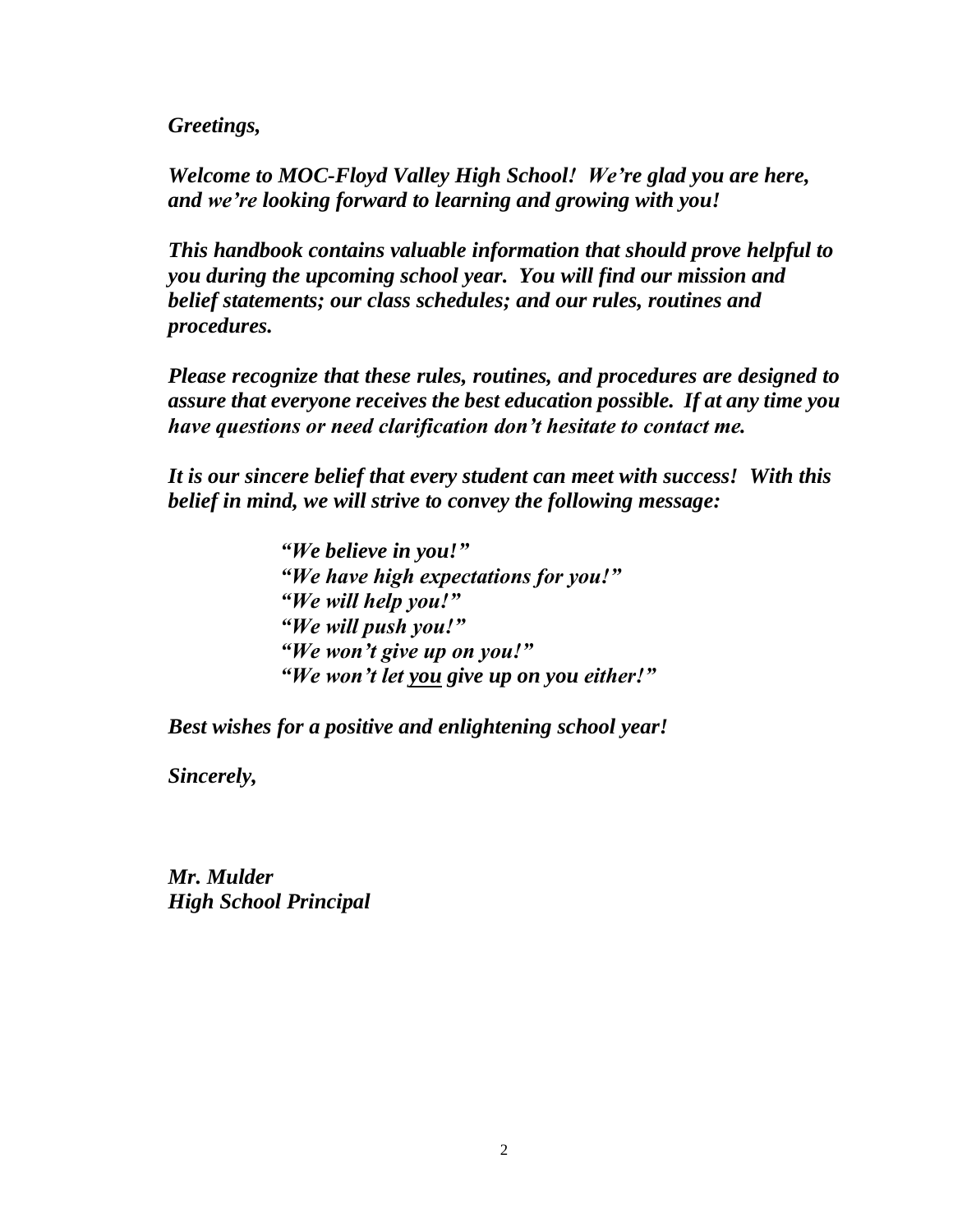# **MOC-FLOYD VALLEY COMMUNITY SCHOOL DISTRICT MISSION STATEMENT**

**Fostering learning, excellence and civic responsibility . . .** 

# **BELIEF STATEMENTS**

**Individuals in the MOC-Floyd Valley School District will reflect these core values:**

# *CARING*

*We will show a genuine interest in and sensitivity towards others.*

# *COOPERATION*

*We will work together in partnership--school, families, and communities.*

# *EFFORT*

*We will demonstrate diligence and perseverance to achieve our personal best.*

# *RESPONSIBILITY*

*We will be accountable for our actions and choices both individually and collectively.*

# *RESPECT*

*We will recognize and honor the intrinsic worth of others as well as ourselves while valuing property and belongings.*

# *EXCELLENCE*

*We will expect, strive for and encourage the highest level of achievement.*

# *INTEGRITY*

*We will consistently reflect honesty and high moral character.*

# *CREATIVITY*

*We will foster a safe learning environment where creative thinking and positive risk-taking are valued and nurtured.*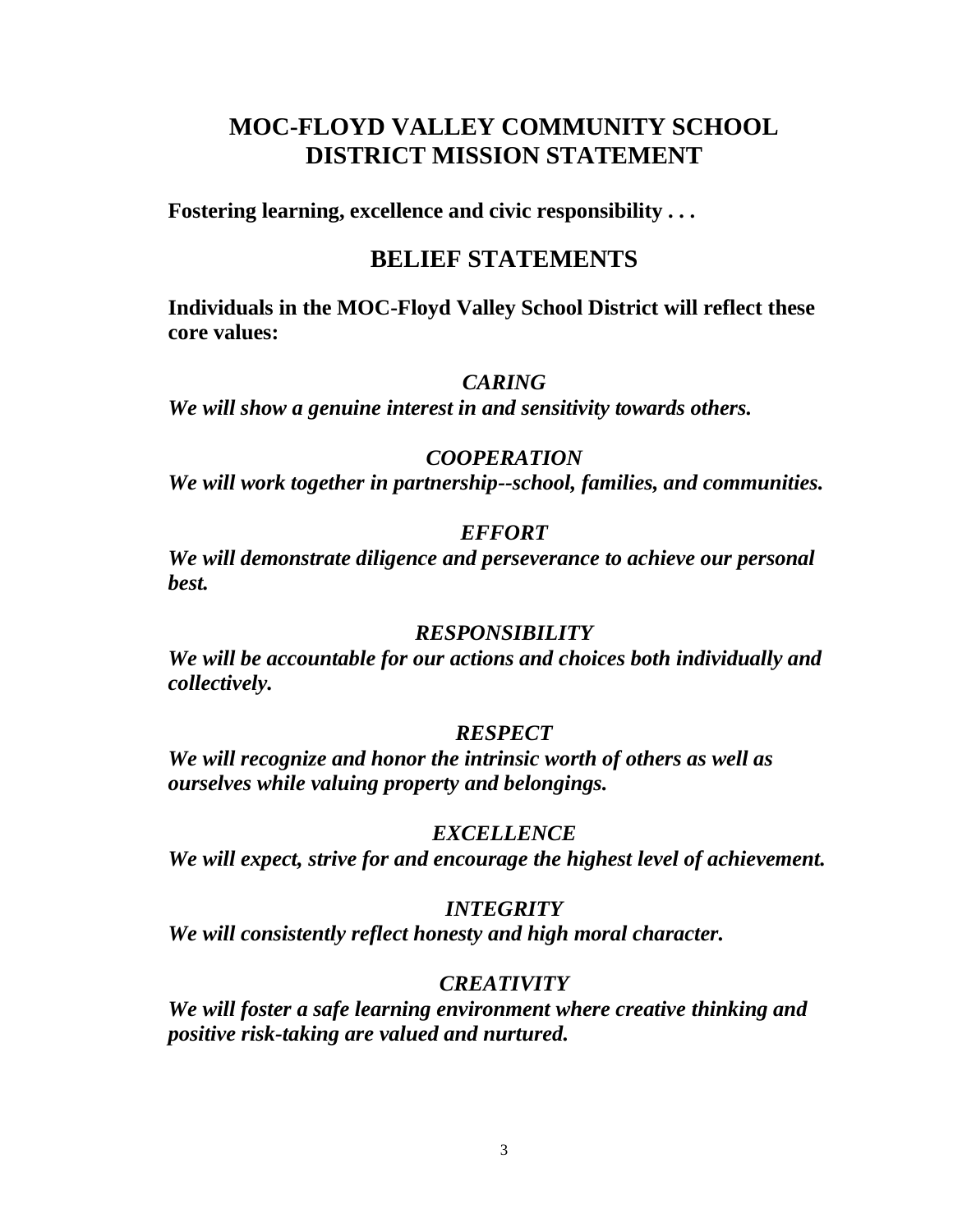#### **INTRODUCTION**

#### **DIVERSITY STATEMENT**

**The Board of Directors recognizes its obligation and duty to provide an educational program equally available to all young people of the School District. The Board of Directors believes that all children should have the opportunity to be educated to the full extent of their abilities, aptitudes, capabilities, and interest through a program that recognizes and provides for individual differences of all children of the School District. Innovation and change, based upon thorough research, study, deliberation, and evaluation shall be encouraged.**

**It is the policy of the MOC-Floyd Valley Community School District that the curriculum content and instructional materials utilized reflect the cultural and racial diversity present in the United States and the variety of careers, roles and life styles opened to women as well as men in our society. One of the objectives of the total curriculum and teaching strategies is to reduce the stereotyping and to eliminate bias on the basis of sex, race, ethnicity, marital status, religion and physical disability. The curriculum should foster respect and appreciation for the cultural diversity found in our country and an awareness of the rights, duties, and responsibilities of each individual as a member of a multi-cultural, non-sexist society.**

#### **NON-DISCRIMINATION POLICY**

**It is the policy of the MOC-Floyd Valley Community School District not to illegally discriminate on the basis of race, color, national origin, sex, disability, religion, creed, age (for employment), marital status (for programs), sexual orientation, gender identity and socioeconomic status (for programs) in its educational programs and its employment practices. There is a grievance procedure for processing complaints of discrimination. If you have questions or a grievance related to this policy please contact the district's Equity Coordinator, Russ Adams, Superintendent, 1301 8th St SE, Orange City, IA 51041 712-737-4873, radams@moc-fv.k12.ia.us.** 

**Any person having inquiries concerning the school district's compliance with the regulations implementing Title VI, Title VII, Title IX, the Americans with Disabilities Act (ADA) 504 or Iowa Code 280.2 is directed to contact Russ Adams, Superintendent of Schools, (712) 737-4873, who has been designated by the school district to coordinate the district's efforts to comply with these regulations.**

**Policy: Annual Notice of Non-Discrimination CODE NO. 102.E1 The MOC-Floyd Valley Community School District offers career and technical programs in the following areas of study: Business, Industrial Technology, Vocational Agriculture & Family & Consumer Science.**

**It is the policy of the MOC-Floyd Valley Community School District not to discriminate on the basis of race, color, national origin, sex, disability, religion, creed, age (for employment), marital status (for programs), sexual orientation, gender identity and socioeconomic status (for programs) in its educational programs and its employment practices.** 

**There is a grievance procedure for processing complaints of discrimination. If you have questions or a grievance related to this policy please contact Russ Adams, Superintendent & Equity Coordinator, MOC-Floyd Valley District Office, 709 8th St. S. E., Orange City, IA 51041, (712) 737-4873, [Radams@moc-fv.k12.ia.us.](mailto:Radams@moc-fv.k12.ia.us)**

**Policy: Continuous Notice of Non-Discrimination CODE NO. 102.E2**

**It is the policy of the MOC-Floyd Valley Community School District not to discriminate on the basis of race, color, national origin, sex, disability, religion, creed, age (for employment), marital status (for programs), sexual orientation, gender identity and socioeconomic status (for programs) in its educational programs and its employment practices.** 

**There is a grievance procedure for processing complaints of discrimination. If you have questions or a grievance related to this policy please contact Russ Adams, Superintendent & Equity Coordinator, MOC-Floyd Valley District Office, 709 8th St. S. E., Orange City, IA 51041, (712) 737-4873[, Radams@moc-fv.k12.ia.us.](mailto:Radams@moc-fv.k12.ia.us)**

**Federal Non-Discrimination Notice**

**In accordance with Federal law and U.S. Department of Agriculture policy, this institution is prohibited from discriminating on the basis of race, color, national origin, sex, age, or disability. To file a complaint of**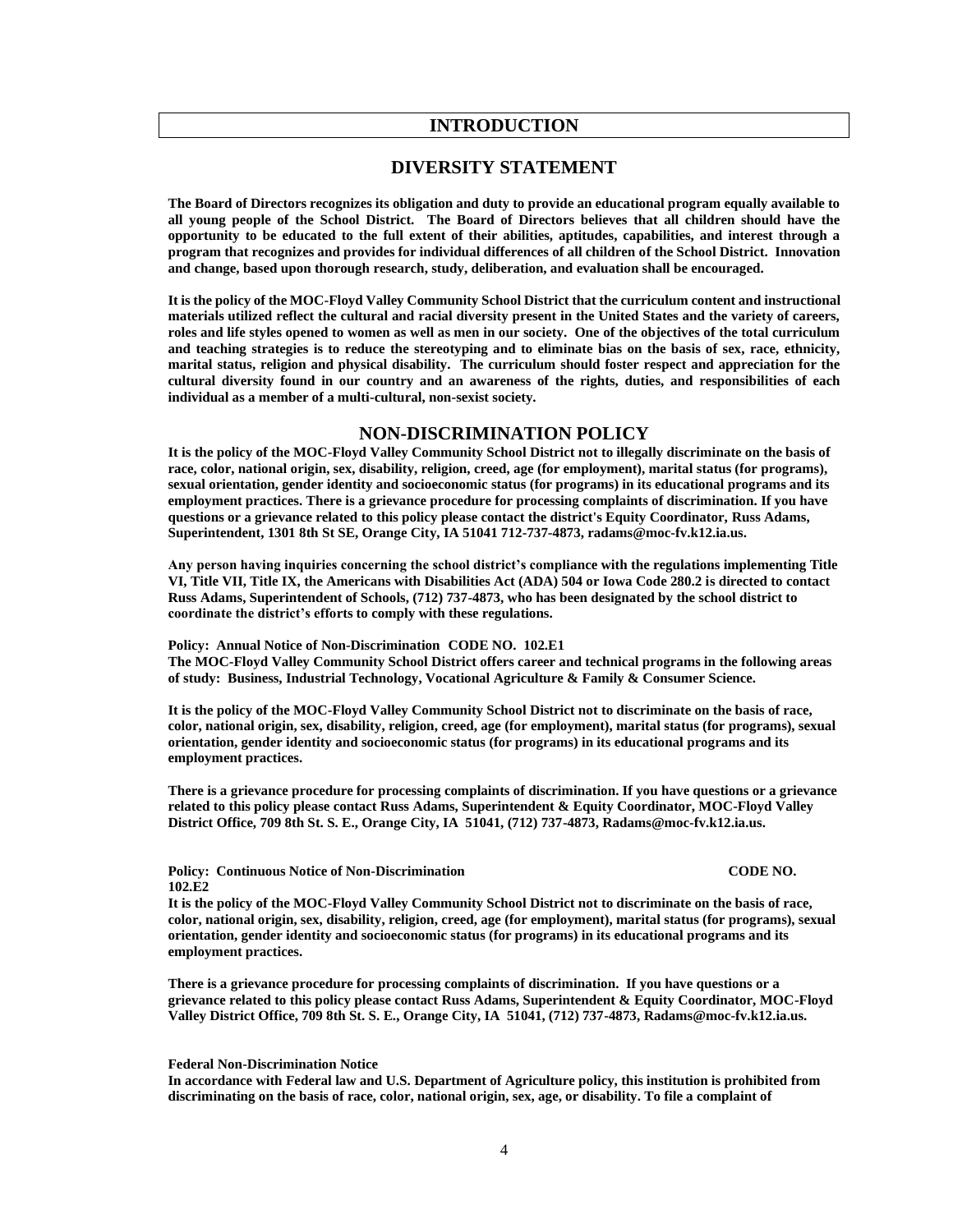**discrimination, write USDA, Director, Office of Adjudication, 1400 Independence Avenue, SW, Washington, D.C. 20250-9410 or call 1(866)632-9992 (Voice). Individuals who are hearing impaired or have speech disabilities may contact the USDA through the Federal Relay Service at 1(800)877-8339 or 1 (800)845-6136 (Spanish). USDA is an equal opportunity provider and employer.** 

#### **Iowa Non-Discrimination Notice**

**It is the policy of the MOC-Floyd Valley Community School District not to discriminate on the basis of race, creed, color, sex, sexual orientation, gender identity, national origin, disability, or religion in its programs, activities, or employment practices as required by the Iowa Code section 216.7. If you have questions or grievances related to compliance with this policy by (Name of CNP Provider), please contact the Iowa Civil Rights Commission, Grimes State Office Building, 400 E. 14th St., Des Moines, IA 50319-1004; phone number 515281-4121, 800-457-4416; web site: http://www.state.ia.us/government/crc/index.html.**

### **HOMELESS CHILDREN OR YOUTH OF SCHOOL AGE**

**The District shall make reasonable efforts to identify homeless children and youth within the District, shall encourage their enrollment in school, shall eliminate existing barriers in district policies and procedures which may serve as barriers to their enrollment, and shall ensure that homeless children and youth have equal access to the same free public education, including public preschool education, as is provided to other children and youth. The designated coordinator for identification of homeless children and for tracking and monitoring programs and activities for these children is Russ Adams, Superintendent of Schools 712-737-4873.**

#### **Definitions:**

*"Homeless children and youth"* **means individuals from age three through age 21 who lack a fixed, regular, and adequate nighttime residence, including children and youth who are:**

- **Sharing the housing of other persons due to loss of housing, economic hardship, or a similar reason;**
- **Living in motels, hotels, trailer parks, or camping grounds due to the lack of alternative adequate accommodations;**
- **Living in emergency or transitional shelters;**
- **Abandoned in hospitals;**
- **Awaiting foster care placement;**
- **Living in cars, parks, public spaces, abandoned buildings, substandard housing, bus or train stations, or similar settings;**
- **Children and youth who have primary nighttime residence that is a public or private place not designed for or ordinarily used as a regular sleeping accommodations for human beings;**
- **Migratory children who qualify as homeless because they are living in circumstances described in this definition.**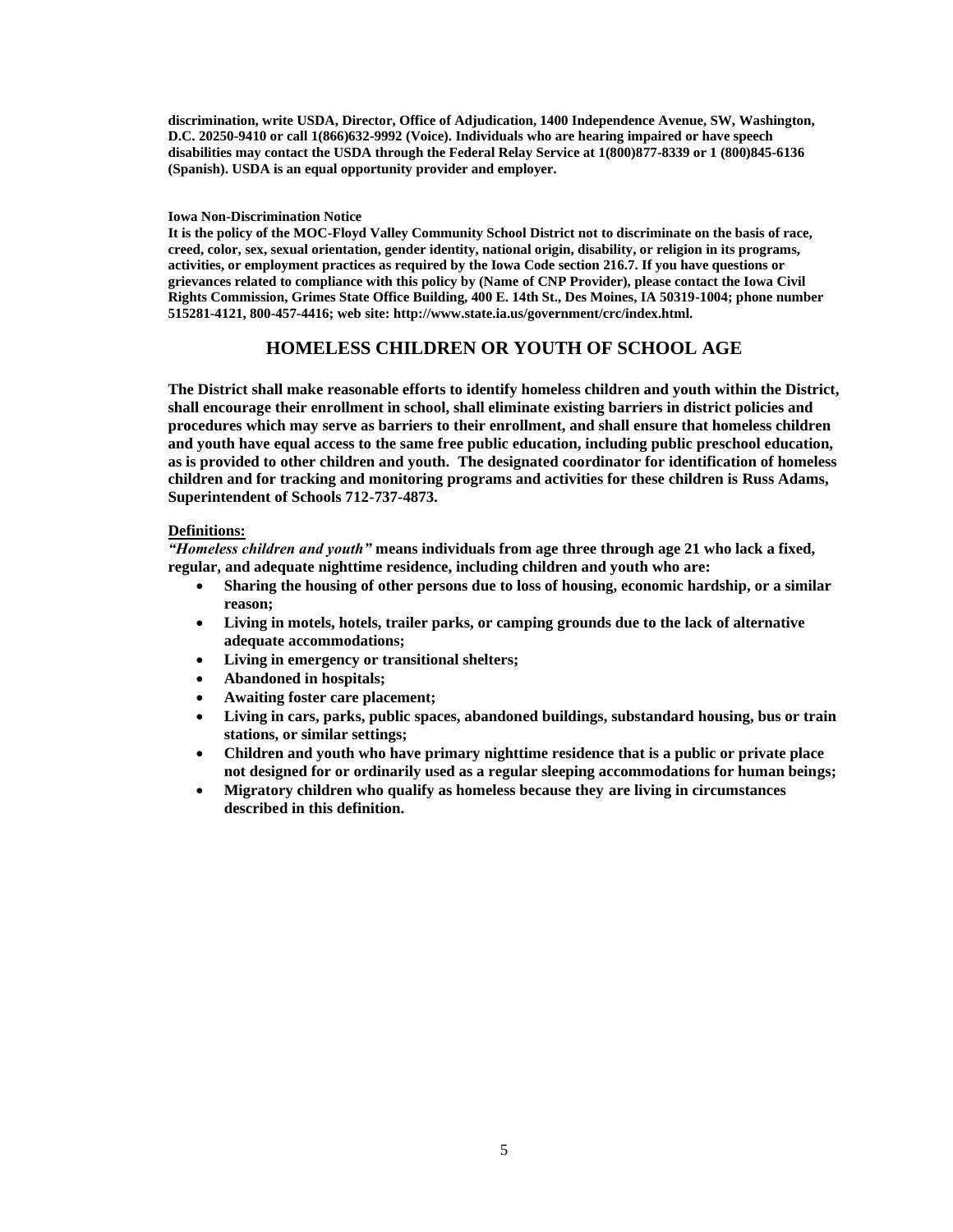# **ADMINISTRATIVE INTERPRETATION OF HANDBOOK**

**The administration of the school reserves the right to interpret rules and policies of this handbook as individual situations and needs arise. Such interpretations will take into consideration the following two principles: all questionable and enabling behavior must be addressed and confronted for the good of the individual, and when there is a conflict of interests, the common good shall prevail.**

| <b>BELL SCHEDULES</b>                                  |                             |              |  |  |  |  |
|--------------------------------------------------------|-----------------------------|--------------|--|--|--|--|
|                                                        |                             |              |  |  |  |  |
| <b>Schedule A (Monday &amp; Wednesday)</b><br>Period 1 | $8:05 - 8:49$               |              |  |  |  |  |
| Period 2                                               | $8:52 - 9:36$               | (44)<br>(44) |  |  |  |  |
| Period 3                                               | $9:39 - 10:23$              | (44)         |  |  |  |  |
| <b>Dutch Time</b>                                      | $10:26 - 10:49$             | (23)         |  |  |  |  |
| Period 4                                               | $10:52 - 11:36$             | (44)         |  |  |  |  |
| Period 5                                               | $11:39 - 12:54$             | (75)         |  |  |  |  |
| <b>Lunch A</b>                                         | $11:39 - 12:10$             | (31)         |  |  |  |  |
| Lunch B1                                               | $11:52 - 12:23$             | (31)         |  |  |  |  |
| Lunch B <sub>2</sub>                                   | $12:10 - 12:41$             | (31)         |  |  |  |  |
| <b>Lunch C</b>                                         | $12:23 - 12:54$             | (31)         |  |  |  |  |
| Period 6                                               | $12:57 - 1:41$              | (44)         |  |  |  |  |
| Period 7                                               | $1:44 - 2:28$               | (44)         |  |  |  |  |
| Period 8                                               | $2:31 - 3:15$               | (44)         |  |  |  |  |
| Schedule B without Dutch Time (Tuesday & Thursday)     |                             |              |  |  |  |  |
| Period 1                                               | $8:05 - 8:53$               | (48)         |  |  |  |  |
| Period 2                                               | $8:56 - 9:44$               | (48)         |  |  |  |  |
| Period 3                                               | $9:47 - 10:35$              | (48)         |  |  |  |  |
| Period 4                                               | $10:38 - 11:26$             | (48)         |  |  |  |  |
| Period 5                                               | $11:29 - 12:44$             | (75)         |  |  |  |  |
| <b>Lunch A</b>                                         | $11:29 - 12:00$             | (31)         |  |  |  |  |
| <b>Lunch B1</b>                                        | $11:42 - 12:13$             | (31)         |  |  |  |  |
| Lunch B2                                               | $12:00 - 12:31$             | (31)         |  |  |  |  |
| Lunch C                                                | $12:13 - 12:44$             | (31)         |  |  |  |  |
| Period 6                                               | $12:47 - 1:35$              | (48)         |  |  |  |  |
| Period 7                                               | $1:38 - 2:25$               | (47)         |  |  |  |  |
| Period 8                                               | $2:28 - 3:15$               | (47)         |  |  |  |  |
|                                                        |                             |              |  |  |  |  |
| <b>Schedule C (2 Hour Late Start)</b>                  |                             |              |  |  |  |  |
| Period 1                                               | $10:05 - 10:36$             | (31)         |  |  |  |  |
| Period 2                                               | $10:39 - 11:10$             | (31)         |  |  |  |  |
| Period 5                                               | $11:13 - 12:26$             | (77)         |  |  |  |  |
| <b>Lunch A</b>                                         | $11:13 - 11:43$             | (30)         |  |  |  |  |
| Lunch B1                                               | $11:25 - 11:55$             | (30)         |  |  |  |  |
| <b>Lunch B2</b>                                        | $11:43 - 12:13$             | (30)         |  |  |  |  |
| <b>Lunch C</b>                                         | $11:55 - 12:25$             | (30)         |  |  |  |  |
| Period 3                                               | $12:28 - 12:59$             | (31)         |  |  |  |  |
| Period 4                                               | $1:02 - 1:33$               | (31)         |  |  |  |  |
| Period 6                                               | $1:36 - 2:07$               | (31)         |  |  |  |  |
| Period 7                                               | $2:10 - 2:41$               | (31)         |  |  |  |  |
| Period 8                                               | $2:44 - 3:15$               | (31)         |  |  |  |  |
|                                                        | Schedule D - 1:15 Dismissal |              |  |  |  |  |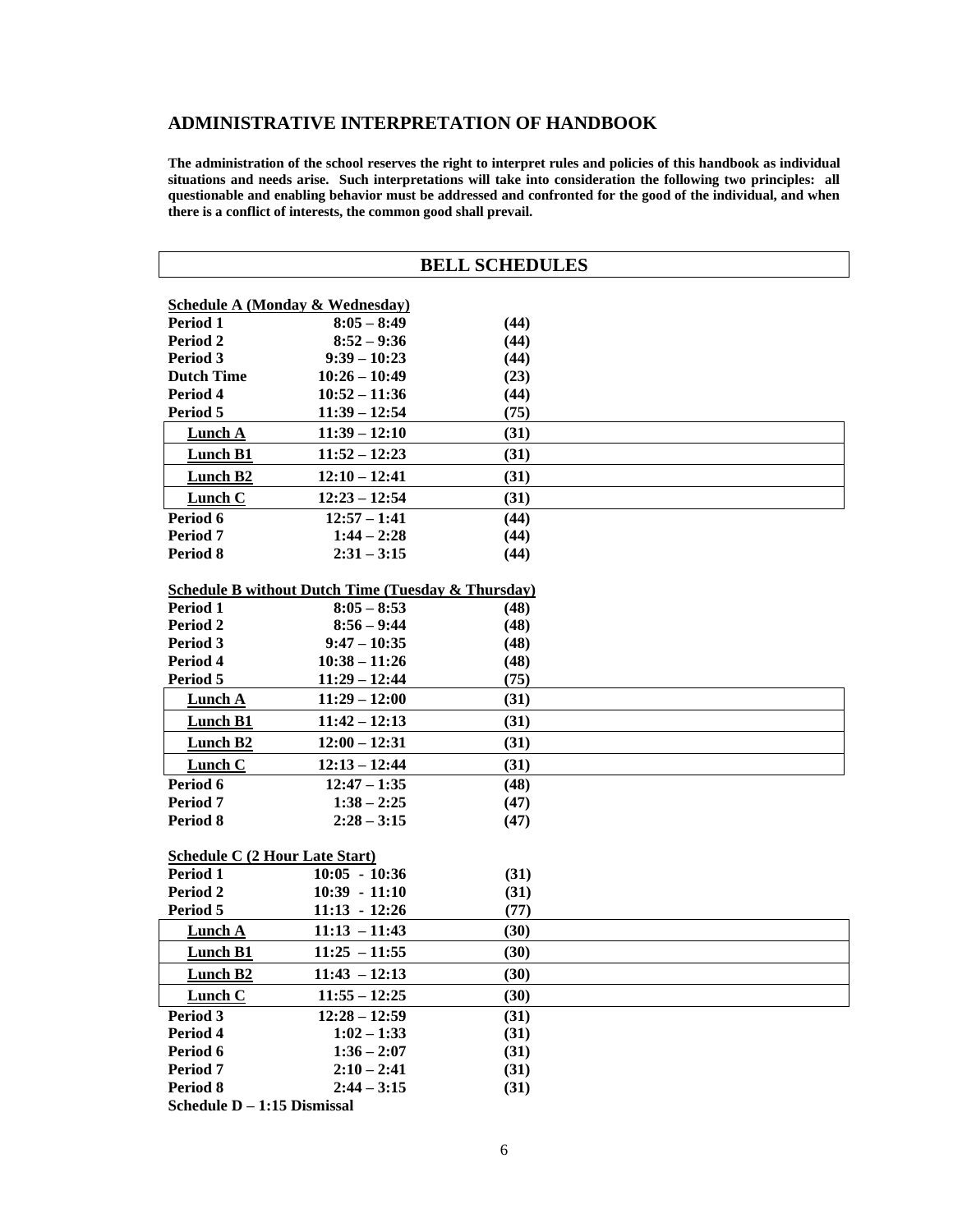| <b>Schedule B (Staff Development)</b> |                 |      |  |  |
|---------------------------------------|-----------------|------|--|--|
| <b>Period 1</b>                       | $8:05 - 8:36$   | (31) |  |  |
| Period 2                              | $8:39 - 9:10$   | (31) |  |  |
| Period 3                              | $9:13 - 9:44$   | (31) |  |  |
| Period 4                              | $9:47 - 10:18$  | (31) |  |  |
| Period 6                              | $10:21 - 10:52$ | (31) |  |  |
| Period 7                              | $10:55 - 11:26$ | (31) |  |  |
| Period 5                              | $11:29 - 12:41$ | (77) |  |  |
| Lunch A                               | $11:29 - 11:59$ | (30) |  |  |
| Lunch B1                              | $11:41 - 12:11$ | (30) |  |  |
| Lunch B <sub>2</sub>                  | $11:59 - 12:29$ | (30) |  |  |
| Lunch $C$                             | $12:11 - 12:41$ | (30) |  |  |
| Period 8                              | $12:44 - 1:15$  | (31) |  |  |

#### **ACADEMIC**

#### **ACADEMIC HONORS**

**High School students are eligible to earn an Academic Letter from MOC-Floyd Valley High School by meeting the following criteria:**

**1) Having a 3.5 GPA for two consecutive semesters in an academic year of high school. The semester grades, which are a part of the student's permanent record, shall be used in determining grade point eligibility for an academic letter. The student may not have any grade below a "C-" for the semester.**

• **An MOC-Floyd Valley "DUTCHMEN ACADEMICS" pin will be awarded to each student who earns an Academic Letter.**

**3) A "Lamp of Learning" pin will be awarded to any student who earns a 4.0 GPA in any semester. This pin will be awarded the first time only that a student achieves this level.**

#### **ACADEMIC INTEGRITY**

**Throughout the learning process, students will be asked to complete work in preparation for a class, or in a class, that will assist both the teacher and the student in assessing and evaluating that student's learning. At times, collaboration with other students is necessary to effectively complete a task. At other times, the student's sole, individual efforts are expected. Teachers will distinguish between the two, but it is imperative that students seek clarification if they are ever unsure of the specific expectations. Students are always expected to exercise academic integrity at MOC-Floyd Valley High School.**

**Breaches of academic integrity include, but are not limited to the following:** 

- **Copying homework or allowing someone to copy your homework**
- **Looking on another's test or quiz or letting another student look on your test or quiz**
- **Using any secretive method of obtaining or giving answers on a test or quiz (cell phones, notes, internet, snapchat, google docs, etc . . .)**
- **Taking information from another source that is not properly attributed (plagiarizing)**
- **Taking someone else's assignment or portion of an assignment and submitting it as your own**

**Consequences for breaches of academic integrity (regardless of course): First Offense:**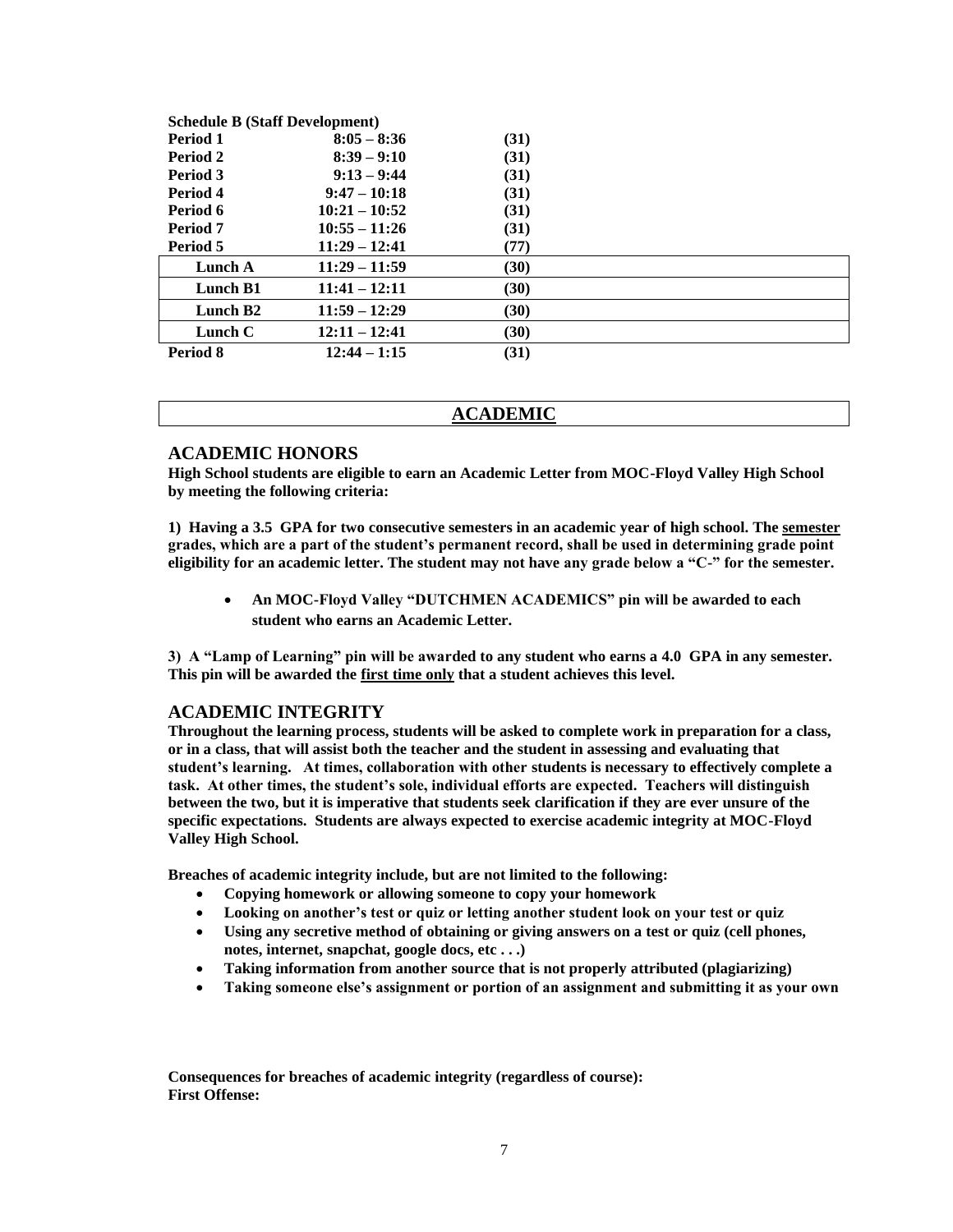- **Student will be required to complete an alternative assignment or assessment with the opportunity to earn a maximum of 70% on that assignment or assessment.**
- **Teacher will record the infraction in the student's discipline file.**
- **Teacher will contact the parent/guardian informing them of the infraction.**
- **Student will review the academic integrity policy with the teacher.**

**Additional Offenses:**

- **Student will receive a "0" on the assignment or assessment.**
- **Teacher will record the infraction in the student's discipline file.**
- **Infraction will be considered a violation of the school's good conduct policy.**
- **Teacher will contact the parent/guardian informing them of the infraction.**
- **Teacher will inform the administration of the infractions.**
- **Student will conference with the administration to review the academic integrity policy.**

#### **AFTER-SCHOOL ACADEMIC SUPPORT**

**At times, students may need extra time and support. Teachers who are not involved in coaching or other after-school activities will be available in their classrooms or offices from 3:15 – 3:45 each day. Regular communication will take place between the school, students, and parents regarding student academic performance and work completion. If it becomes clear that a student would benefit from the extra time or the structured study environment, attendance at the after-school support sessions might be required. This would be especially true when a student consistently fails to complete work on time.** 

#### **GRADUATION REQUIREMENTS (44 Credits required for Graduation)**

| <b>Mathematics - 6 credits</b>                                                         |
|----------------------------------------------------------------------------------------|
| Science - 6 credits                                                                    |
| <b>Physical Science - 2 credits</b>                                                    |
| <b>Biology - 2 credits</b>                                                             |
| $Electives - 2 credits$                                                                |
| English - 8 credits                                                                    |
| English I - 2 credits                                                                  |
| <b>Composition/American Literature - 2 credits</b>                                     |
| <b>Composition/Oral Communications - 2 credits</b>                                     |
| <b>Composition/British Literature - 2 credits</b>                                      |
| Social Studies - 6 total credits                                                       |
| World History - 2 credit                                                               |
| <b>American History - 2 credits</b>                                                    |
| <b>American Government - 1 credit</b>                                                  |
| Electives-1 credits                                                                    |
| Career & Technical Education - Econ/Personal Finance or Ag. Management - 1 credit      |
| Total of 3 credits in at least 2 areas                                                 |
| Fine Arts - 1 credit                                                                   |
| <b>Physical Education &amp; Health-4 credits</b>                                       |
| P.E. - 1/4 credit per semester                                                         |
| (Required each semester enrolled.)                                                     |
| Health $-2$ credits (Health I $-$ Grade 9, Health II $-$ Grade 11)                     |
| <b>General Electives – 10 credits</b>                                                  |
| Note: Band $= \frac{1}{2}$ credit per semester/Vocal $\frac{1}{4}$ credit per semester |

#### **College Credit**

**Students must take our courses before taking courses online concurrently. Concurrent enrollments and Post-Secondary enrollment options must be requested via the counselors prior to the year in which they are taken.** 

#### **Graduation Honors**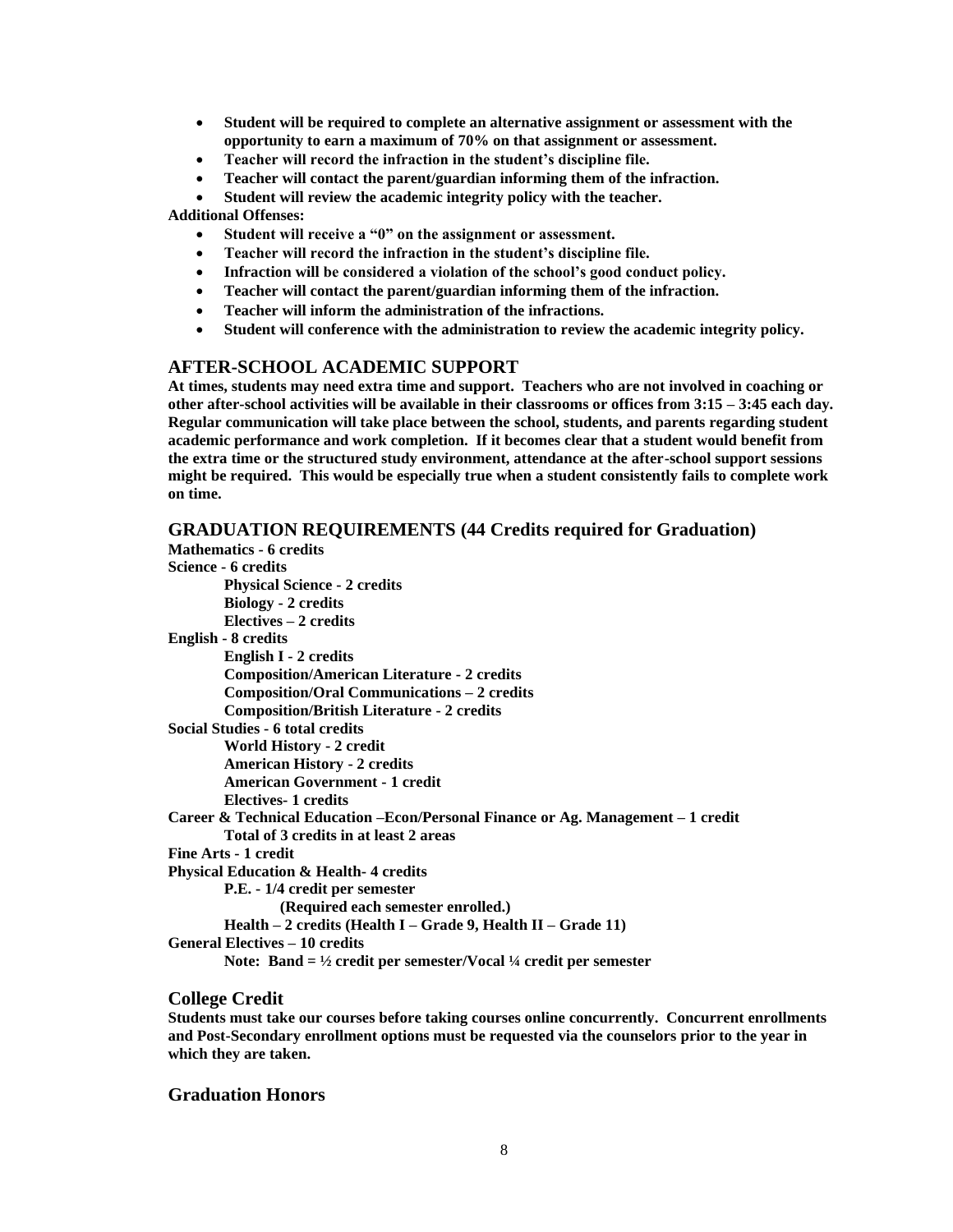**Students graduating with a cumulative grade point average of 3.2 – 3.79 will graduate with Academic Excellence honors. Students graduating with a cumulative grade point average of 3.8 – 4.0, will graduate with Distinguished Academic honors.** 

#### **SEAL of BILITERACY**

**The Seal of Biliteracy is an award given by the MOC-Floyd Valley school district to recognize students who have attained proficiency in two or more languages, one of which is English, by high school graduation. The official seal is placed on the student's transcript and diploma and is recognized by employers, universities, and grant/scholarship providers. Additional information can be found on the MOC-Floyd Valley website.**

#### **COURSE LOAD/CHANGE POLICY**

**Student schedules must be filled to meet the following requirement: No more than 9 study halls per 6-day cycle. In other words: You should not have 2 study halls per day that meet every day of the cycle.**

**Students may request to ADD a new course to their class schedule during the first cycle (6 days) of the semester. NO adds will be permitted after that date. All other schedule changes must be made before the first day of the semester.**

#### **GRADING SYSTEM**

**The MOC-Floyd Valley High School Marking System is:**

|  | $A = 4.0$   | $B = 2.67$ | $D+=$ 1.33 |  |
|--|-------------|------------|------------|--|
|  | $A = 3.67$  | $C+=$ 2.33 | $D = 1.0$  |  |
|  | $B+ = 3.33$ | $C = 2.0$  | $D = 0.67$ |  |
|  | $B = 3.0$   | $C = 1.67$ | $F = 0$    |  |

**Grades A, B, C, and D are passing. A indicates exceptionally fine work; B represents better than average work; C indicates average work; D indicates poor work. A grade of F indicates failure to meet the minimum standard. The grade given at the end of the semester is a cumulative grade for that semester and is the one that is recorded on the student's permanent record. A 3.2 – 3.79 grade average for the semester grades is needed for the Academic Honor Roll. A 3.8 – 4 grade average is needed for Distinguished Academic Honor Roll.**

#### **PASS/FAIL OPTION**

**Students have the option of taking up to three elective credits on a pass/fail basis. The criteria for this option are below:**

- **Students must earn the equivalent of a C- or above in a pass/fail course to receive a passing mark.**
- **Passing marks do not impact GPA.**
- **Students who earn lower than a C- will receive the actual grade earned but will have used one of their pass/fail opportunities.**
- **Failing marks do impact GPA.**
- **No more than one Pass/Fail course per term.**
- **This option is not available for required courses.**
- **The decision to take a course under the Pass/Fail option must be made by the established deadline.**

#### **TRANSCRIPTS**

- **Student transcripts may be requested through the counselor/office for current students.**
- **MOC-Floyd Valley Alumni may order additional transcripts via the Parchment link on the school website.**

#### **STUDENT ACTIVITIES**

### **NATIONAL HONOR SOCIETY**

**The nominees for the MOC-Floyd Valley Chapter of the National Honor Society are selected annually from the junior and senior classes. Students must have a minimum GPA of 3.65 (Jr.) and**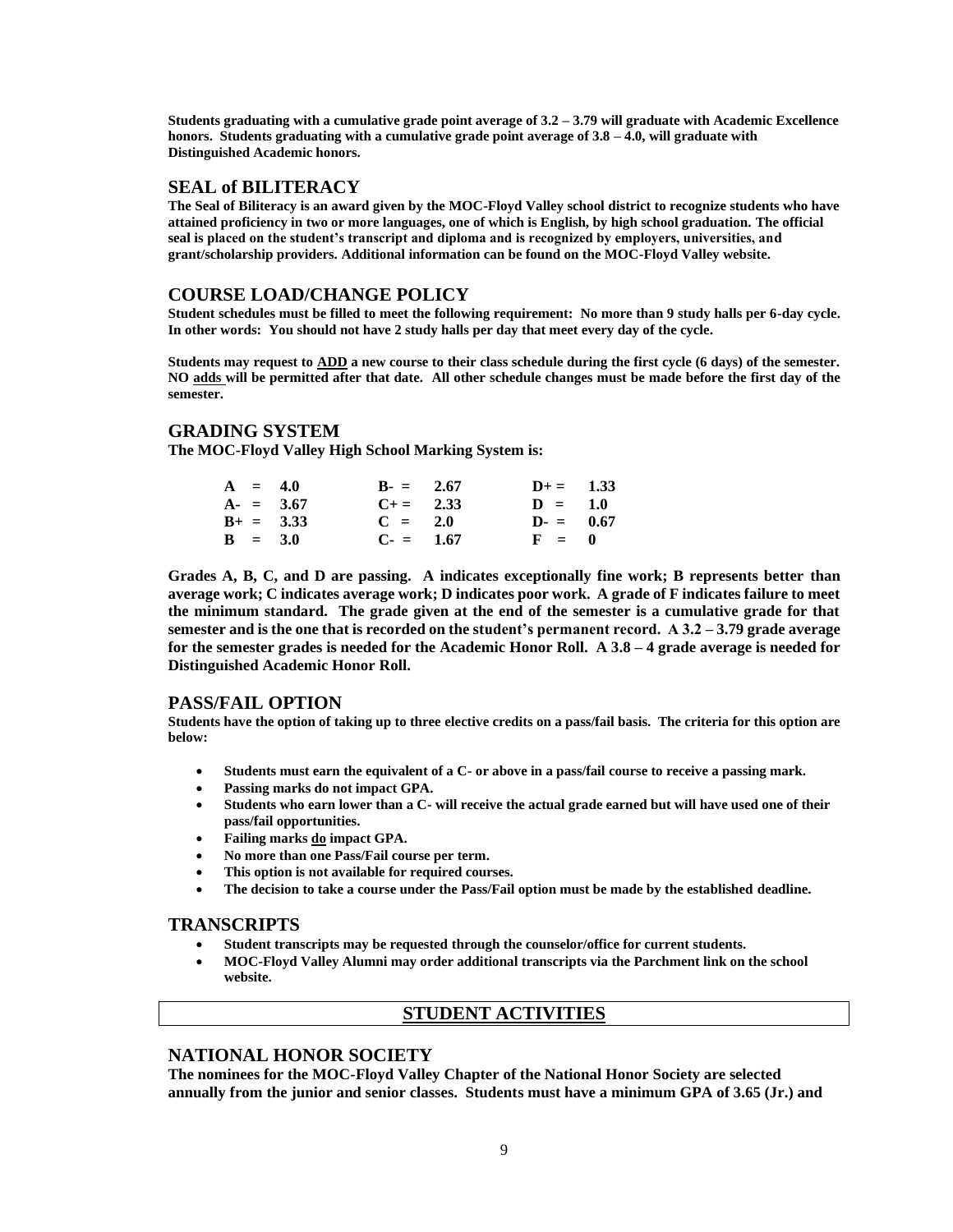**3.5 (Sr.) to be considered for membership. Membership is based on Leadership, Character and Service in addition to the Scholarship qualification.**

#### **EXTRA-/CO-CURRICULAR PARTICIPATION**

**A student must be in school from 11:39am on if he or she is to be eligible to participate in extracurricular activities that day. Exceptions will be considered by the administration on an individual basis.** 

### **ACADEMIC ELIGIBILITY FOR ATHLETICS**

- **1. All contestants must be enrolled and in good standing at MOC-Floyd Valley High School.**
- **2. All contestants must be under 20 years of age.**
- **3. Each contestant shall be passing all coursework for which credit is given and shall be making adequate progress toward graduation requirements at the end of each semester.**
- **4. If at the end of a semester, a contestant receives a failing grade in any course for which credit is awarded, the contestant is ineligible to dress for and compete in the next occurring interscholastic athletic contests and competitions in which the contestant is a contestant for 30 consecutive calendar days.**
- **5. A student with a disability who has an individualized education program shall not be denied eligibility on the basis of scholarship if the student is making adequate progress, as determined by school officials, toward the goals and objectives on the student's individualized education program.**
- **6. A student who meets all other qualifications may be eligible to participate in interscholastic athletics for a maximum of eight consecutive semesters upon entering the ninth grade for the first time. However a student who engages in athletics during the summer following eighth grade is also eligible to compete during the summer following twelfth grade. Extenuating circumstances, such as health, may be the basis for an appeal to the executive board which may extend the eligibility of a student when the executive board finds the interest of the student and the interscholastic athletics will be benefited.**
- **7. A student is academically eligible upon entering ninth grade. No student shall be eligible to participate in any given interscholastic athletic sport if the student has engaged in that sport professionally.**
- **8. A student is not eligible to participate in an interscholastic sport if the student has, in that same sport, participated in a contest with or against, a National Collegiate Athletic Association (NCAA), National Junior College Athletic Association (NJCAA), National Association of Intercollegiate Athletics (NAIA), or other collegiate governing organization's sanctioned team. A student may not participate with or against high school graduates if the graduates represent a collegiate institution or if the event is sanctioned or sponsored by a collegiate institution. Nothing in this sub-rule shall preclude a student from participating in a one-time tryout with or against members of a college team with permission from the member school's administration and the respective collegiate institution's athletic administration.**
- **9. No student shall be eligible to participate in any given interscholastic athletic sport if the student has engaged in that sport professionally..**
- **10. The local superintendent of schools, with the approval of the local board of education, may give permission to a dropout student to participate in athletics upon return to school if the student is otherwise eligible under these rules.**

### **ACADEMIC ELIGIBILITY FOR ALL OTHER CO-CURRICULAR ACTIVITIES**

- **1. All contestants must be enrolled and in good standing at MOC-Floyd Valley High School.**
- **2. All contestants must be under 20 years of age.**
- **3. Each contestant shall be passing all coursework for which credit is given and shall be making adequate progress toward graduation requirements at the end of each semester.**
- **4. If at the end of a semester, a participant receives a failing grade in any course for which credit is awarded, the participant is ineligible to participate in any contests, trips, or public**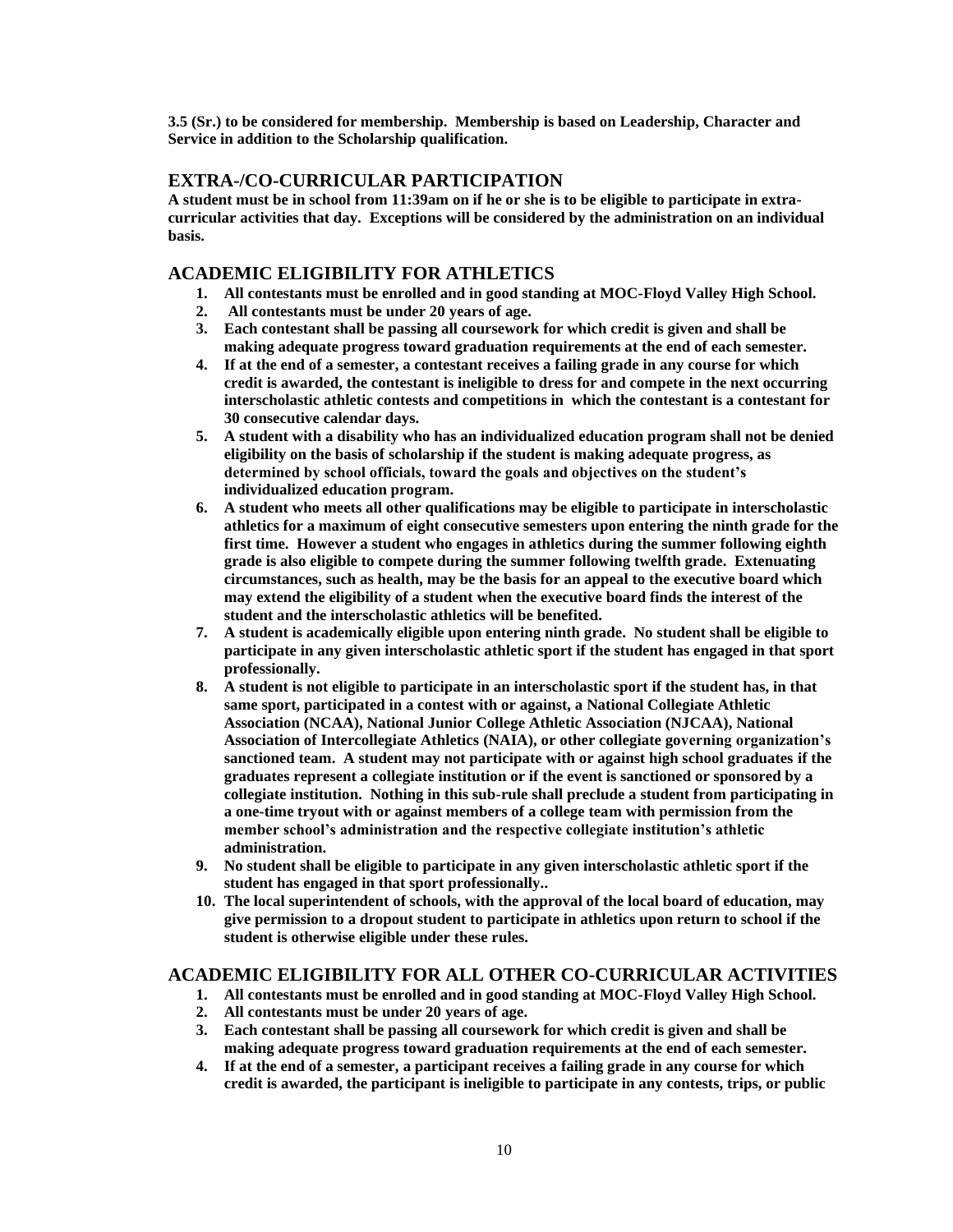**performances for 30 consecutive calendar days. The period of ineligibility will begin with the first school day following the day grades are issued by the school district.** 

**5. A student with a disability who has an individualized education program (IEP) shall not be denied eligibility on basis of scholarship if the student is making adequate progress as determined by school officials, toward the goals and objectives on the student's individualized education program.**

#### **ACADEMIC ELIGIBILITY—INCOMPLETES**

**If a student has an incomplete grade at the end of a semester grading period, that student will be academically ineligible on the date that grades are due to be submitted to the office. The student will remain academically ineligible until a passing grade replaces the incomplete and is received in the office. Incompletes need to be satisfactorily completed within two weeks of the final grading period.**

#### **STUDENT GOOD CONDUCT POLICY - 503.8**

**The following policy will apply to any student who participates in any extra-curricular program of the school.**

#### **ELIGIBILITY AND PHILOSOPHY OF EXTRA CURRICULARS**

**The Board of Directors of the MOC-Floyd Valley Community School District offers a variety of voluntary activities to enhance the classroom education of its students. Students who participate in extracurricular activities serve as ambassadors of the school district throughout the calendar year, whether away from or at school. Students who wish to exercise the privilege of participating in extracurricular activities must conduct themselves in accordance with board policy and must refrain from activities that are illegal, immoral, unhealthy, or highly inappropriate. Participation in these activities is a privilege, conditioned upon meeting the eligibility criteria established by the board, administration, and individual activity coaches and sponsors. The principal or athletic director shall keep records of violations of the Good Conduct Rule.**

**The following activities are covered by the board's policy and these rules: Athletics, instrumental and vocal music performances, drama productions, speech contests, FFA, National Honor Society, all co-curricular clubs, all honorary and elected offices (e.g. Homecoming King/Queen/court, class officer, student council officer or representative), state contests, and performances for cheerleading, mock trial, or any other activity where the student represents the school district outside the classroom.**

#### **STUDENT GOOD CONDUCT - RELATED RULES**

- **A. Any student who, after a hearing at which the student shall be confronted with the allegation, the basis of the allegation, and given an opportunity to tell the student's side, is found to have violated the school's Good Conduct Rule will be deemed ineligible for a period of time, as described below. A student may lose eligibility under the Good Conduct Rule for a preponderance of evidence of any of the following behaviors:**
	- **possession, use, or purchase of alcoholic beverages, including beer and wine ("use" includes having the odor of alcohol on one's breath);**
	- **possession, use, or purchase of tobacco products, including e-cigarettes, vaporizers or other Electronic Nicotine Delivery Systems, regardless of the student's age;**
	- **possession, use, purchase of illegal drugs, or attempted sale/purchase, or the unauthorized possession, use, or attempted sale/purchase, or purchase of otherwise lawful drugs;**
	- **engaging in any act that would be grounds for arrest or citation in the criminal or juvenile court system, excluding minor traffic offenses, regardless of whether the student was cited, arrested, convicted, or adjudicated for the act(s);**
	- **exceedingly inappropriate or offensive conduct such as assaulting staff or students, gross insubordination (talking back or refusing to cooperate with authorities), hazing or harassment of others. Such harassment does not have to rise to the level of violating the school's anti-bullying/harassment policy, but rather may include inappropriate and/or**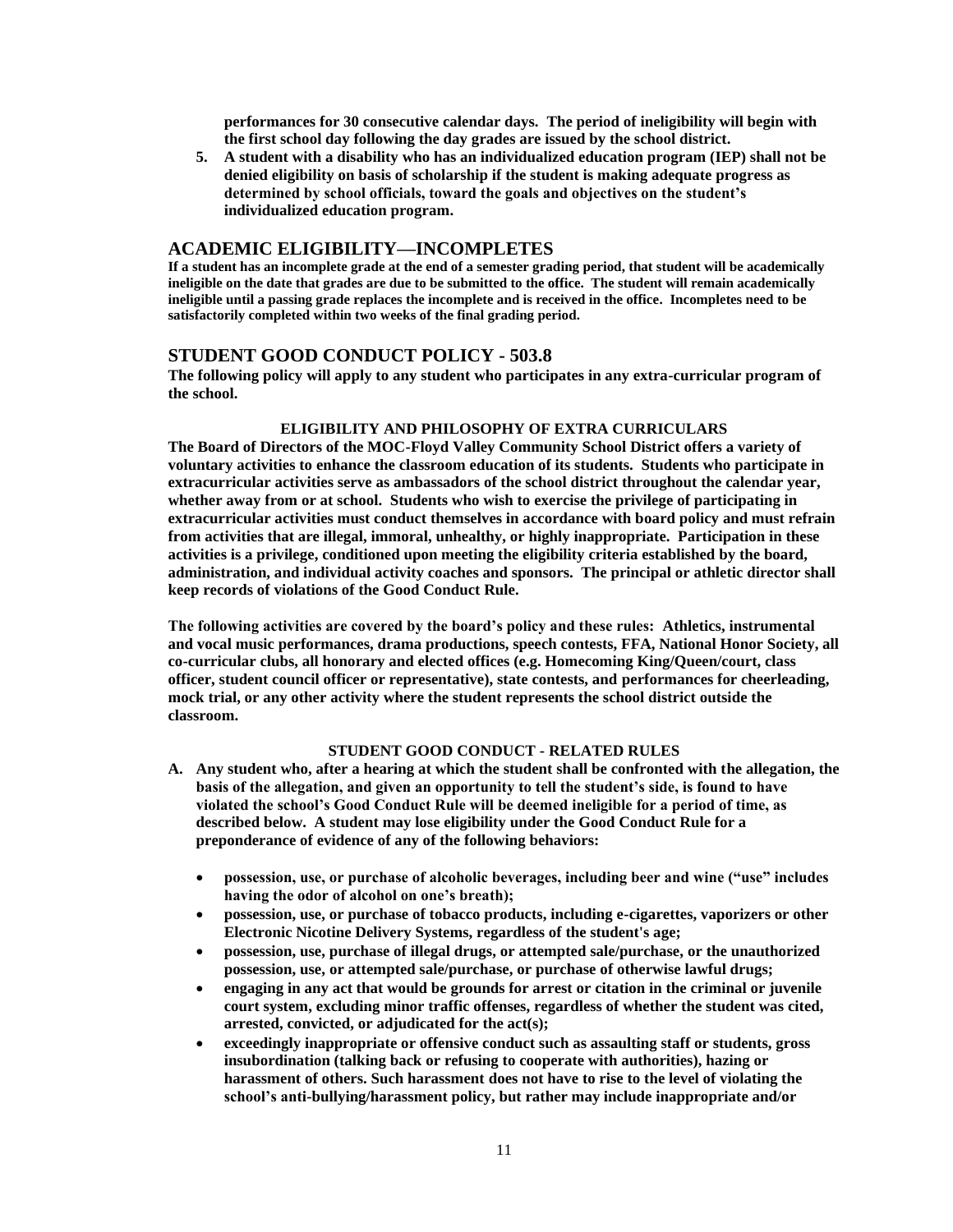**disparaging comments to or about others, whether made verbally, in writing, or by electronic means (e.g., text messages, electronic mail, or posting on social networking sites). Examples of such harassment includes, but is not limited to: threats; inappropriate comments about the traits of an individual or group; creating parodies to make fun of others; posting or otherwise sharing potentially embarrassing photographs, drawings, video, or depictions of others without permission.**

**B. When the administration believes it is more likely than not that the student violated the Good Conduct Rule during the school year or summer, the student is subject to a loss of eligibility as follows:**

**First Occurrence. Offenders are subject to suspension from a minimum of (3) public performance dates. An additional (2) event suspension will be added to students who do not admit their guilt to the principal within (3) school days of the violation.**

**Second Occurrence. Offenders are subject to suspension from a minimum of (8) public performance dates. Substance abuse offenders will be required to successfully complete a minimum of (6) hours of counseling (at student's expense) within a time frame and at an agency prescribed by school administration. An additional (2) event suspension will be added to students who do not admit their guilt to the principal within (3) school days of the violation.**

**Third Occurrence. One-year suspension from all extra-curricular activities with an appeal to the appeals committee established by the principal. The appeal may not be made before (1) calendar year has elapsed. Provisions of the appeal will include school attendance, behavior and academic performance; ADTU (Alcohol and Drug Treatment Unit) evaluation in cases of substance abuse; a minimum of (3) letters of recommendation from employer, parent/guardian, counselor, or clergy.**

**Special Circumstance - A student who has not been convicted of a policy violation, but voluntarily seeks help by entering a 30- or 45-day inpatient treatment program for substance use/abuse will be eligible for extra-curricular activities immediately upon his/her return to school (first and second occurrence).**

**If an athlete is competing at 2 levels, the penalty will be enforced based on the highest level of competition of the 2 levels. Student will be ineligible for both level of events during the period of ineligibility. Scrimmages are considered an extension of practice and are not considered public performance dates.** 

- **C. All students will begin high school with a clean slate. High School begins in the summer following 8th grade, and the Good Conduct Policy remains in effect year around.**
- **D. Students who go 365 days without a violation will be placed back on Step 1 (1st Occurrence).**
- **E. The period of ineligibility attaches immediately upon a finding of the violation if the student is currently engaged in an extracurricular activity. The public performances will be served at the highest level in which the student participates. (The student will also be ineligible for any lower level events/activities during that time.) If not currently engaged in or if the ineligibility is not completed during the current activity, is begun or carried over to the time the student seeks to go out for the next activity or contest. However, if the period of time between a violation and an activity is twelve calendar months or more, the student shall not serve an ineligibility period for the violation.**
- **F. An ineligible student shall attend all practices or rehearsals but may not "suit up" nor perform/participate. If the student drops out of an activity prior to completion of the period of ineligibility, the penalty or remainder of the penalty will attach when the student next seeks to go out for an activity.**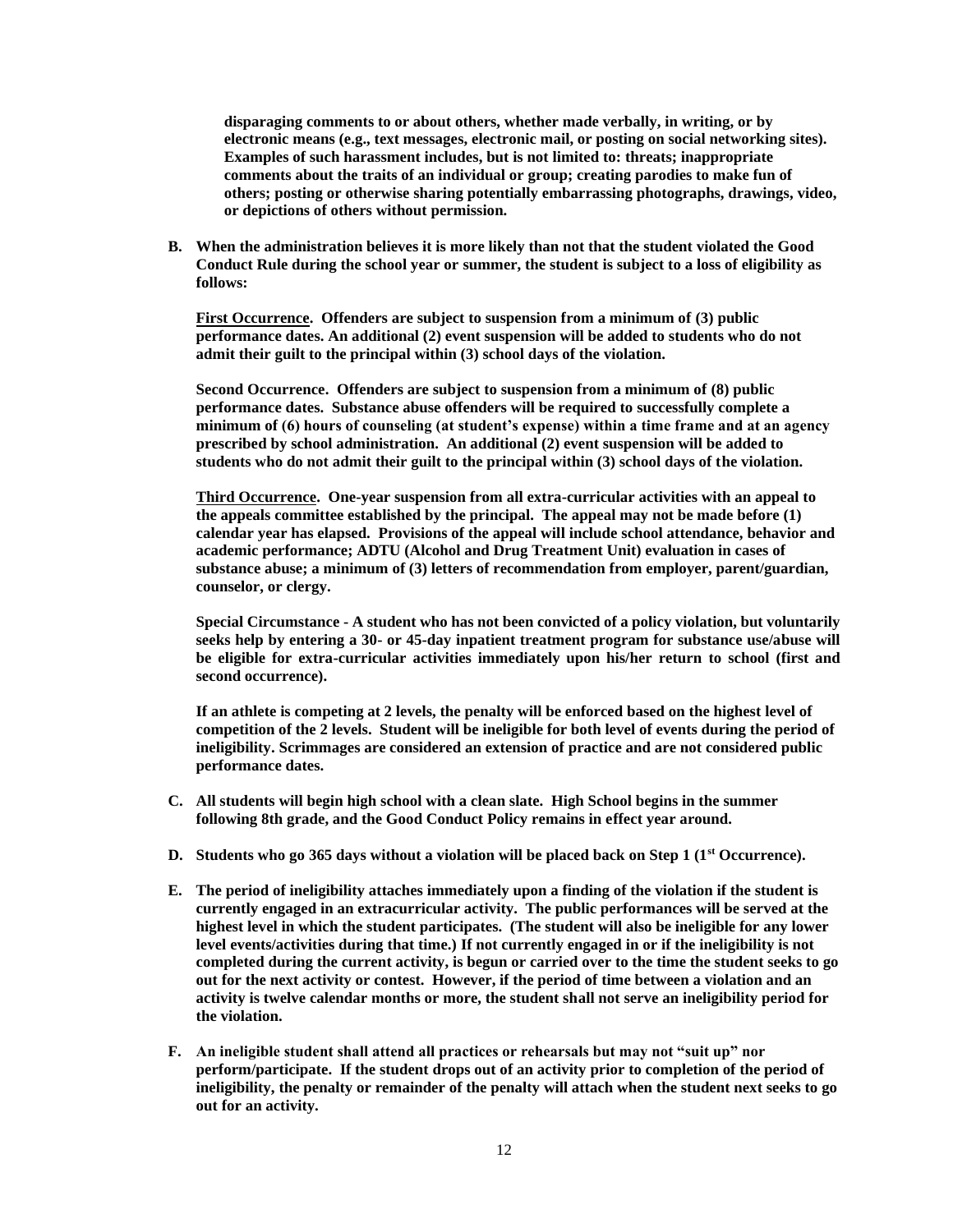- **G. Students will not be allowed to begin a season in progress and must finish a season in good standing with the coach/sponsor and administration to use it as suspension time.**
- **H. If denial of a violation is followed by later conviction, the denial serves as the first offense, and the second offense penalty is instated.**
- **I. Students who are ineligible at the conclusion of an activity shall not receive a letter or award for that activity.**
- **J. If a student transfers in from another Iowa school or school district and the student had not yet completed a period of ineligibility for a violation of a Good Conduct Rule in the previous school or school district, the student shall be ineligible if the administration determines that there is general knowledge in our school district of the fact of the student's violation in the previous district.**
- **K. Appeals:**
	- **Any student who is found by the administration to have violated the Good Conduct Rule may appeal this determination to the superintendent by contacting the superintendent within 3 days of being advised of the violation. The penalty will be in effect pending the superintendent's decision.**
	- **If the student is still dissatisfied, he or she may appeal to the school board by filing a written appeal with the board secretary at least 24 hours prior to the next board meeting. The review by the board will be in closed session unless the student's parent/guardian (or the student, if student is 18) requests an open session. The grounds for the appeal to the school board are limited to the following: the student did not violate the Good Conduct Rule; the student was given inadequate due process in the investigation and determination; or the penalty is in violation of the Handbook Rule or Board Policy. The penalty will remain in effect pending the outcome of the meeting with the board.**
	- **If the school board reverses the decision of the administration, the student shall be immediately eligible and shall have any record of the ineligibility period and violation deleted from the student's record.**

### **RULES, ROUTINES & PROCEDURES**

#### **ASSEMBLIES**

**One of the most mature attributes for anyone to possess is to learn to be very polite to anyone speaking to him/her. Even when a speaker or performer is not particularly interesting, the mark of maturity is to remain attentive and polite. Assembly programs are for the interest of all students. Students are always expected to listen, remain alert, and show courtesy at all times. During assemblies, students and staff members will be expected to sit in their assigned TEAMS seating areas.**

#### **CAFETERIA/COMMONS**

**The school cafeteria is maintained as a vital part of the health program of the school. To encourage good nutrition, a well-balanced lunch is offered at a reasonable price.**

**The lunchroom management and your fellow students will appreciate your cooperation in:**

- **1. Depositing all litter in wastebaskets.**
- **2. Returning all trays and utensils to the dishwashing area.**
- **3. Leaving the table and floor around your place in a clean condition for others.**
- **4. To keep things orderly, all students should be seated and will be dismissed by the lunchroom supervisors.**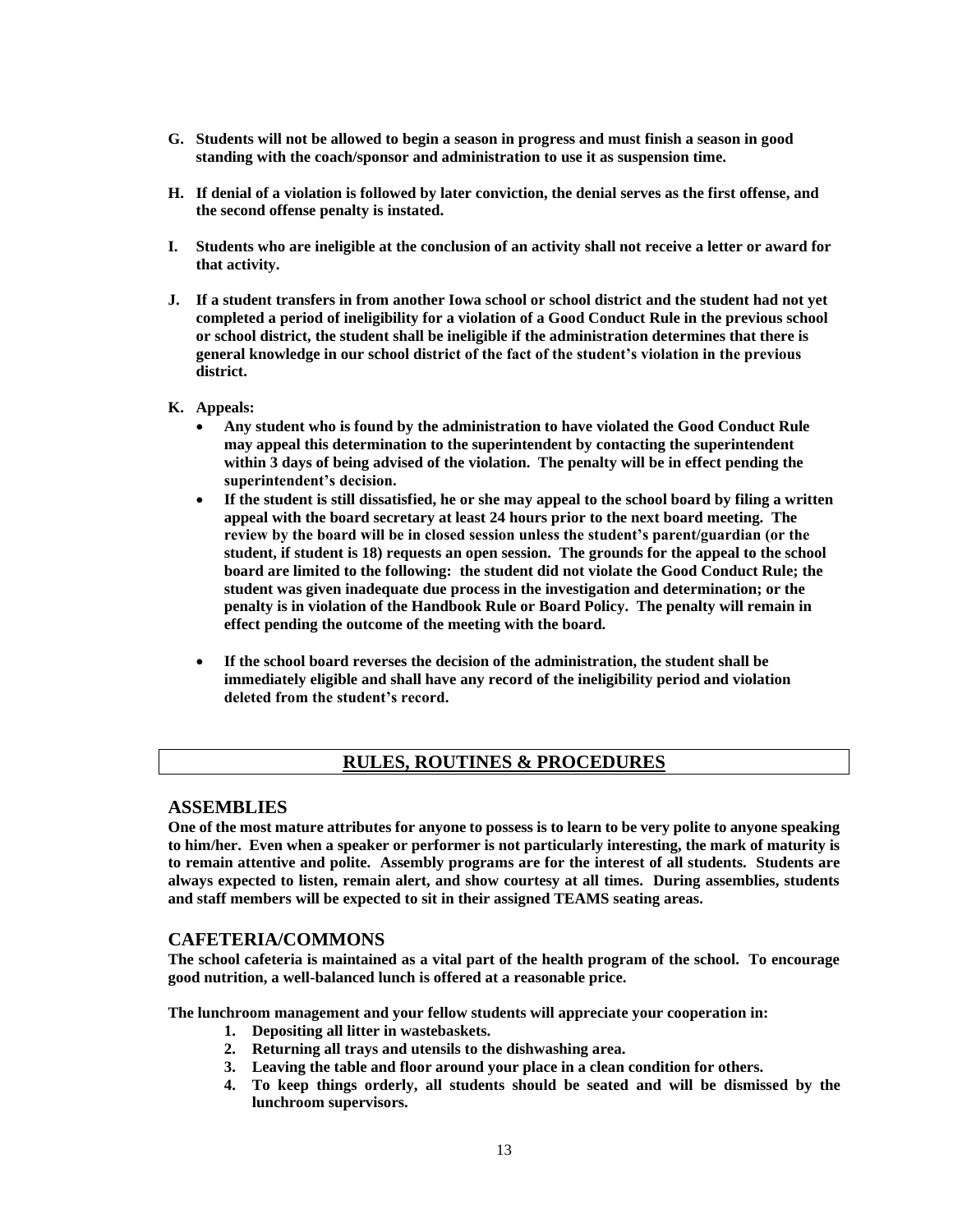**5. No food may be taken from the cafeteria without permission.**

#### **CHURCH NIGHT**

**Wednesday nights have been reserved for church activities. School activities will be completed by 6:30 p.m.**

#### **DETENTION—CLASSROOM**

- **1. Classroom behavior problems will be handled by the classroom teacher. The classroom teacher will administer the necessary disciplinary action. Notification can be written or verbal.**
- **2. If a student's behavior is such that the classroom teacher feels the student should be removed from class, the student will be sent to the office.**
- **3. Students who are removed from class must go to the office immediately and will conference with an administrator. The student will develop a plan to assure that removal from class will not be necessary in the future.**

#### **DETENTION—OFFICE**

- **1. Notification of detention will be given to the offending student by the enforcing school employee.**
- **2. All office detentions must be made up (by the student receiving the detention) by the date deemed by the administration. Detention not made up on time will result in loss of student privileges and could result in suspension.**
- **3. Detentions will be served from 7:00 – 8:00 a.m. or 3:15 – 4:00 p.m. on the scheduled dates.**
- **4. Students in detention are expected to come prepared with proper study materials and dressed in proper school attire.**

#### **EMERGENCY PROCEDURES**

**Emergency (Fire and tornado) drills at regular intervals are required by law and are an important safety precaution. The evacuation route for fire emergencies is posted in each classroom. It is essential that when the signal is given, everyone obeys orders promptly and clears the building by the prescribed route as quickly as possible. Teachers in each classroom will give the students instructions on safety areas in the case of a tornado.**

### **IN-SCHOOL SUSPENSION & OUT-OF-SCHOOL SUSPENSION**

- **During an in-school suspension, homework must be completed and turned in by the end of the day that a student is in-school suspended. If a test or quiz is given while a student is serving an in-school suspension, the student will be expected to take the test/quiz in the office.**
- **Following an out-of-school suspension a student will be required to conference with teachers to determine expectations and timelines for any missed work. Students will be bound by these expectations.** 
	- **Students suspended out of school will be expected to take all assessments upon their return, in the office, before returning to regular classroom activities.**

#### **LOCKERS**

**Hall lockers and physical education lockers are loaned to students for their use. All lockers are subject to inspection by the administration any time it is deemed necessary for the safety and welfare of the students in school. Students must keep assigned lockers. If a problem arises, contact the main office immediately. Students are responsible for the condition of their assigned lockers. Damage beyond normal wear will result in students being fined for that damage.** 

*Locks are provided for all student lockers and should be used at all times.*

#### **STUDENT FEES**

- **All student fees must be paid before students check out at the end of the school year**

#### **PARKING LOT GUIDELINES**

- **1. Students are required to park their vehicles in the north parking lot.**
- **2. Vehicles must be parked only in a space marked for parking.**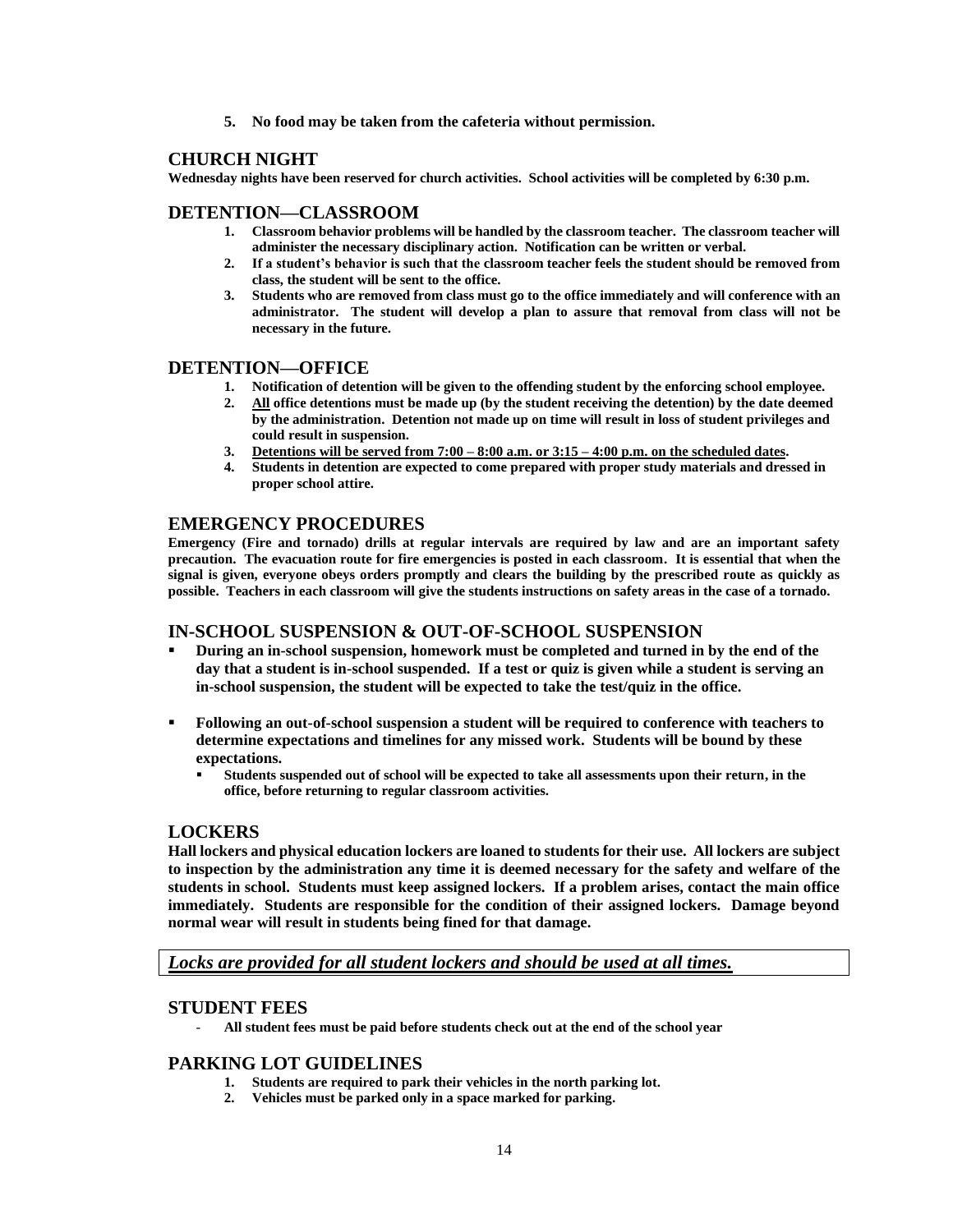- **3. Driving at a safe speed and under control is expected.**
- **4. Failure to follow these guidelines as well as any other common sense guidelines may result in any or all of the following:**
	- **a. Warnings**
	- **b. Loss of driving privileges**
	- **c. Fines assessed by the school**
	- **d. Charges filed with the police department**
	- **e. School service**
	- **f. Other**

#### **PERMISSION TO LEAVE THE BUILDING**

**All requests to leave the building while school is in session, including the lunch period, must be cleared through the principal's office. Students are expected to plan ahead and request a white slip by 9:00 A.M. Whenever possible, bring a parental note to the office immediately upon arrival at school. The white slips will be prepared and may be picked up between classes. When issued the white slip, you are to sign out in the office before leaving the building. You are to return your white slip to the office immediately upon return to the building and sign back in. Failure to follow procedures will result in disciplinary action.**

**Students who leave school without administrative and parental permission will lose all student privileges for a period of time and could also receive 1 full day of ISS.**

#### **SENIOR OPEN CAMPUS**

**Senior Open Campus Privilege**

**During scheduled study hall periods eligible seniors may either attend study hall or leave the school campus. All seniors are expected to eat lunch at the high school. Eligible seniors are allowed to eat lunch off-campus on the last school day of each week.**

#### **Eligibility Criteria**

- **Parent permission**
- **All grades earned must be in the C or above range.**
- **No unexcused absences**
- **No suspensions**
- **No more than one detention**
- **No more than 5 Tardies (in the previous quarter)**
	- **90% Attendance**

**Eligibility will be lost for any of the following**

- **Parent/Guardian request**
- **Declining academic performance (as deemed by the administration)**
- **Poor behavior (as deemed by the administration)**
- **Any unexcused absences**
- **Any suspensions**
- **More than one detention**
- **Excessive absences (as deemed by the administration)**
- **Excessive tardies (as deemed by the administration)**

#### **SKIPPING CLASS**

- **1. Failure to provide parent verification will be considered a skipped class.**
- **2. Students who skip class will be assigned Office Detention that will be equal to double class time missed. Example: Student A skips one class. Student A receives 80 minutes Office Detention.**
- **3. Office Detention rules will be followed.**
- **4. Any assigned work or in-class work will be considered late and may earn a "0".**
- **5. Students who leave school without permission will receive a minimum of 1 full day of ISS. ISS rules will be followed.**

#### **STUDENT BAGS**

**In consideration of student safety and order in the classrooms, student bags should be kept in the lockers during the school day. If a student feels it is necessary to have a purse it should be relatively small and should be kept**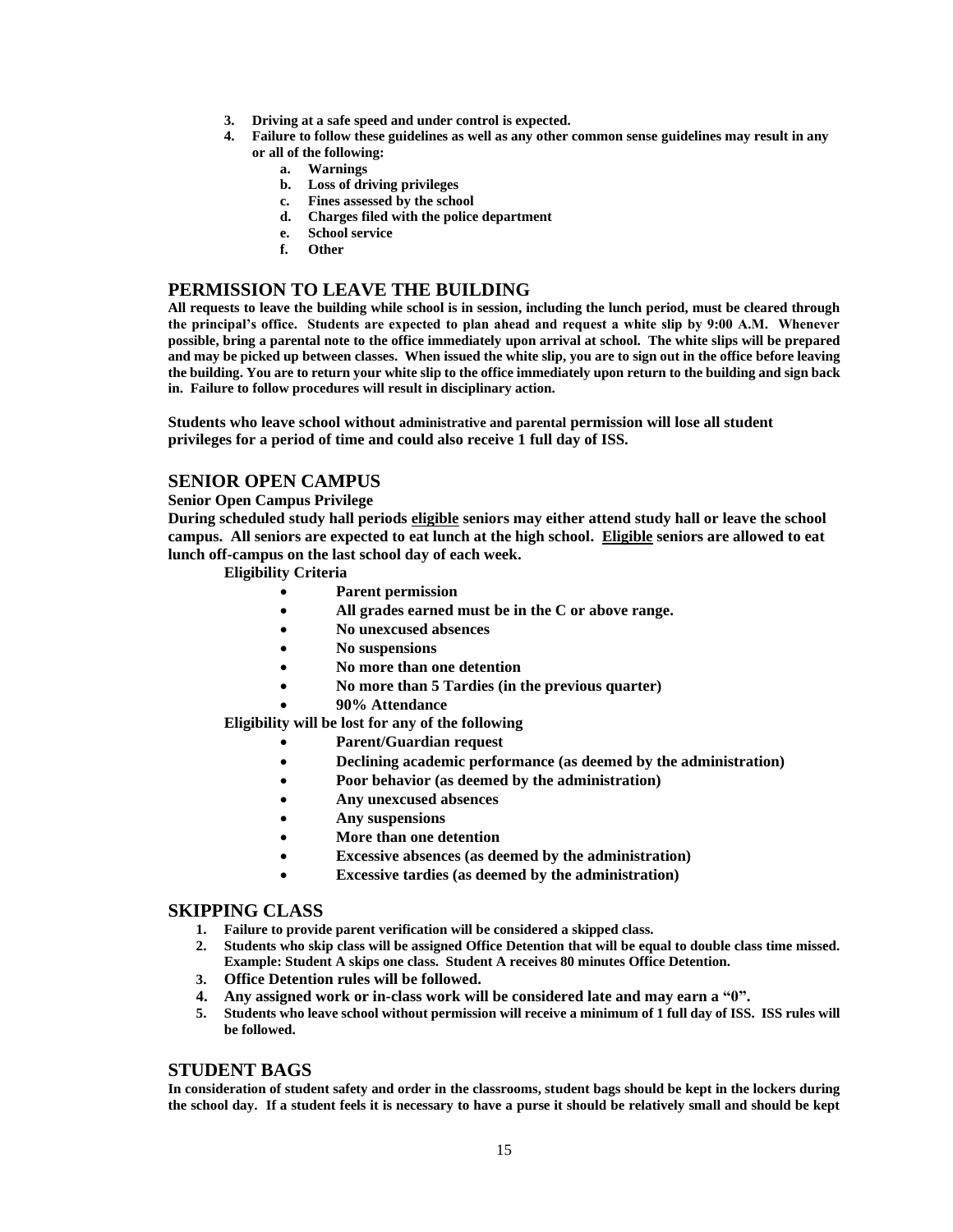**under that student's desk during class. School-provided or school-approved computer bags should be used in order to transport chromebooks. Students should always be sure to use the handles or shoulder straps.**

#### **STUDENT COMPUTERS**

**Student computers will be used in school for educational purposes only unless otherwise allowed by faculty and staff. Students must sign appropriate use agreements prior to student laptop use. (See Appendix A)**

**School Faculty and staff utilize GoGuardian to monitor student chromebook activities. Loss of privileges and other disciplinary action can occur as a result misuse of a school owned device.**

#### **STUDENT DRESS GUIDELINES**

**The rationale for a school dress guideline is simple:** *school attire must be appropriate for a learning environment.*

- **1. Shirts, blouses, and dresses must completely cover the cleavage area. Straps must be wide enough to be deemed acceptable for school and the sides should come to just below the armpit. Spaghetti straps and haltertops are not permitted. Undergarments should not show and pants should be pulled up to the waist.**
- **2. No crop-tops—if the stomach or lower back show when in a normal stance, it is considered inappropriate.**
- **3. No caps or hoods will be worn in the building during the school day. Caps need to be kept in the student's locker or car.**
- **4. Shorts should be of an appropriate length. The inseam should be no shorter than a typical pair of athletic shorts.**
- **5. Skirts should be an appropriate length—mid-thigh or longer.**
- **6. No references to alcohol, cigarettes, sex, drugs, offensive symbols or references, suggestions of gang affiliation, offensive language, or double meanings of a sexual or offensive nature, etc.**
- **7. Students who violate the dress guidelines will be expected to change immediately. Clothing will be provided if necessary.**

#### **STUDY HALL PROCEDURES**

**The intent of study halls is to create an environment in which students can study, read, or do something of an educational nature. The atmosphere must be such that students can study without disruption. Therefore, students and teachers are expected to follow these guidelines:**

- **1. Students are expected to bring study materials and/or reading materials.**
- **2. A seating chart will be used. Students must be in their assigned seat and quiet when the bell rings.**
- **3. Orderly checkout procedures will begin when the supervisor is finished taking attendance and the room is quiet.**
- **4. Students may talk only after receiving supervisor permission.**
- **5. Students signing out to the restroom must use the restrooms located on the north and south sides of the gymnasium.**
- **6. Students going to the library/computer lab must go directly to the library/computer lab by using the north library door.**
- **7. Students must return to study hall before the bell rings at the end of the period.**
- **8. Students that need to see another teacher must have a pre-signed pass.**
- **9. The study hall area should be cleaned up at the end of each period.**

#### **Dutch Time**

**Immediately following 3 rd period we will have Dutch Time. Dutch Time is designed primarily for academic support. In addition, school climate will be enhanced through periodic all-school activities or assemblies.** 

• **All students are required to attend Dutch Time when requested by a specific teacher. Failure to attend will result in an unexcused absence and permanent assignment to a specific Dutch Time classroom.** 

#### **TEAMS: HOMEROOM**

**TEAMS (Together Everybody Achieves More Success) groups will meet periodically during the Dutch time. This is an opportunity for students to develop relationships with classmates and TEAMS leaders. TEAMS groups will meet daily to begin the year. Everyone is required to attend.**

#### **TELEPHONES**

**A public phone is located in the hallway for student use. If a parent/guardian needs to contact a student during the school day, that contact should be made through the office.**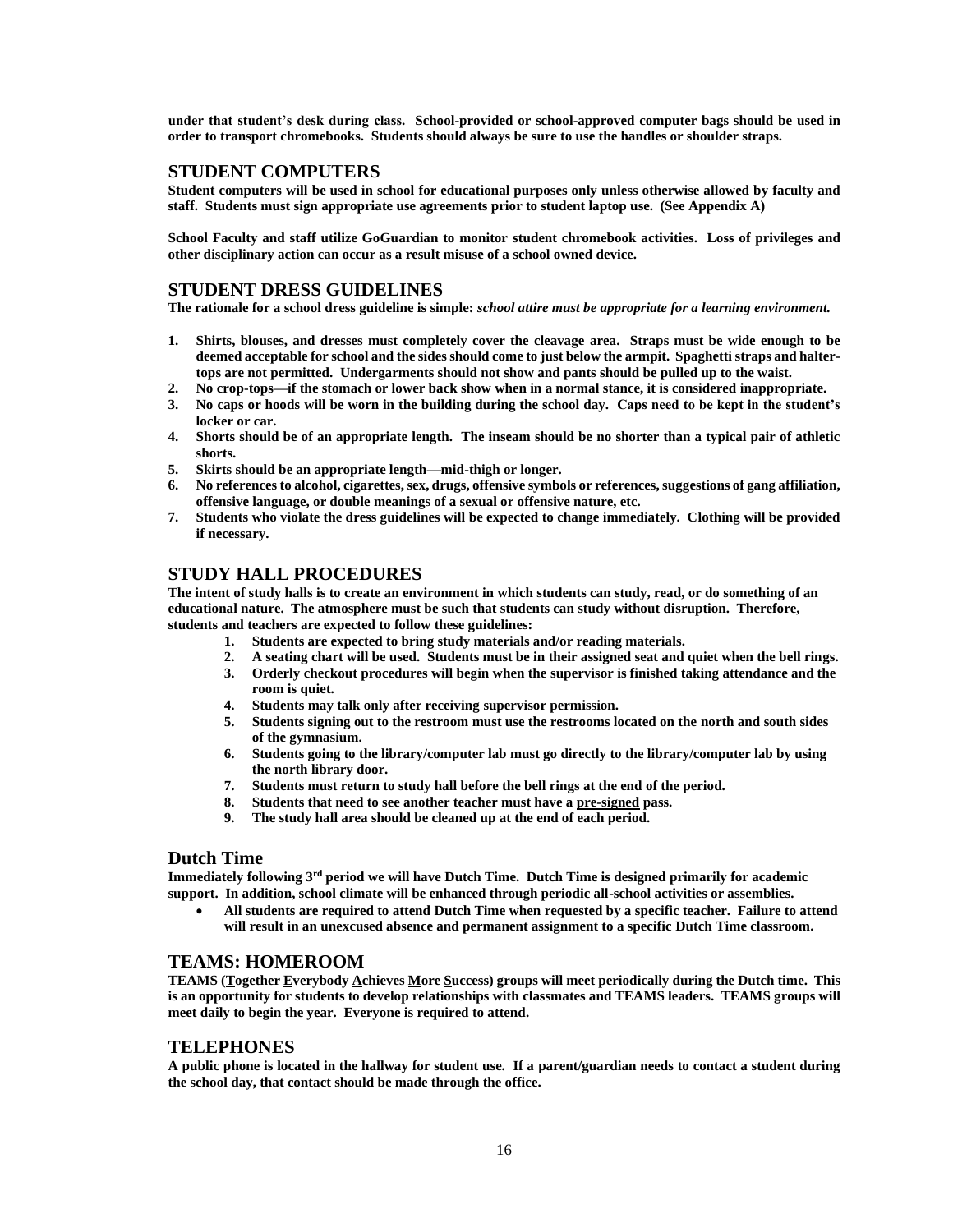**Cell Phones, Cameras, and other Personal Electronic Devices—Cell phones, cameras and other personal electronic devices can be both educational tools and distractions from learning. It is important that we recognize both and manage this balance in a responsible manner. To that end, all students will be expected to follow the guidelines below:**

- **Cell phones, cameras, earbuds, and other personal electronic devices should be turned off and kept out of sight during each class period (8:05 – 3:15).**
- **Teachers may allow the use of these electronic devices for specific educational purposes within their classrooms. Express permission must be given by the teacher in charge of the classroom.**
- **Students must obtain permission from the administration before capturing video, audio, or photos on school property. Capturing video, audio, or photos is always strictly forbidden in locker rooms, restrooms, or any other areas where students may be dressing or undressing.**

**Consequences for using these items without following the above guidelines:**

- **First Offense: Electronic device will be confiscated from the student and taken to the office. It will be returned to the student at the end of the school day. The student will serve a 45 minute detention and will review the policy to insure understanding for the future.**
- **Second Offense: Electronic device will be confiscated from the student and taken to the office. It will be returned to the student at the end of the school day. The student will serve a 45 minute detention and will meet with the principal or assistant principal. Parents will also be notified of the issue.**
- **Additional offenses will result in great consequences. Communication will take place between the student, parent and administration.**
- **In the case of capturing inappropriate video, audio or photos, legal action may be taken.**

#### **WATER BOTTLES**

**Proper hydration allows the brain to work more efficiently and therefore enhances student learning. Students may bring their own water containers but they must meet the following criteria:** 

- **They must be translucent and contain only water.**
- **They must be of a reasonable size.**
- **If a student is disruptive with a water bottle, he/she will lose the privilege of carrying one.**

### **RELATED BOARD POLICIES**

#### **ANTI-BULLYING/HARASSMENT POLICY—104.R**

**Harassment, bullying and abuse are violations of school district policies, rules and regulations and, in some cases, may also be a violation of criminal or other laws. The school district has the authority to report students violating this rule to law enforcement officials.**

**Students who feel that they have been harassed or bullied should:** 

- **Communicate to the harasser that the student expects the behavior to stop, if the student is comfortable doing so. If the student needs assistance communicating with the harasser or bully, the student should ask a teacher, counselor or principal to help.**
- **If the harassment or bullying does not stop, or the student does not feel comfortable confronting the harasser or bully, the student should:**
	- o **Tell a teacher, counselor, or principal, and**
	- o **Write down exactly what happened, keep a copy and give another copy to the teacher, counselor or principal including;**
		- **What, when and where it happened;**
		- **Who was involved;**
		- **Exactly what was said or what the harasser or bully did;**
		- **Witnesses to the harassment or bullying;**
		- **What the student said or did, either at the time or later;**
		- **How the student felt; and**
		- How the harasser or bully responded.

**Sexual harassment may include unwelcome sexual advances, requests for sexual favors and other**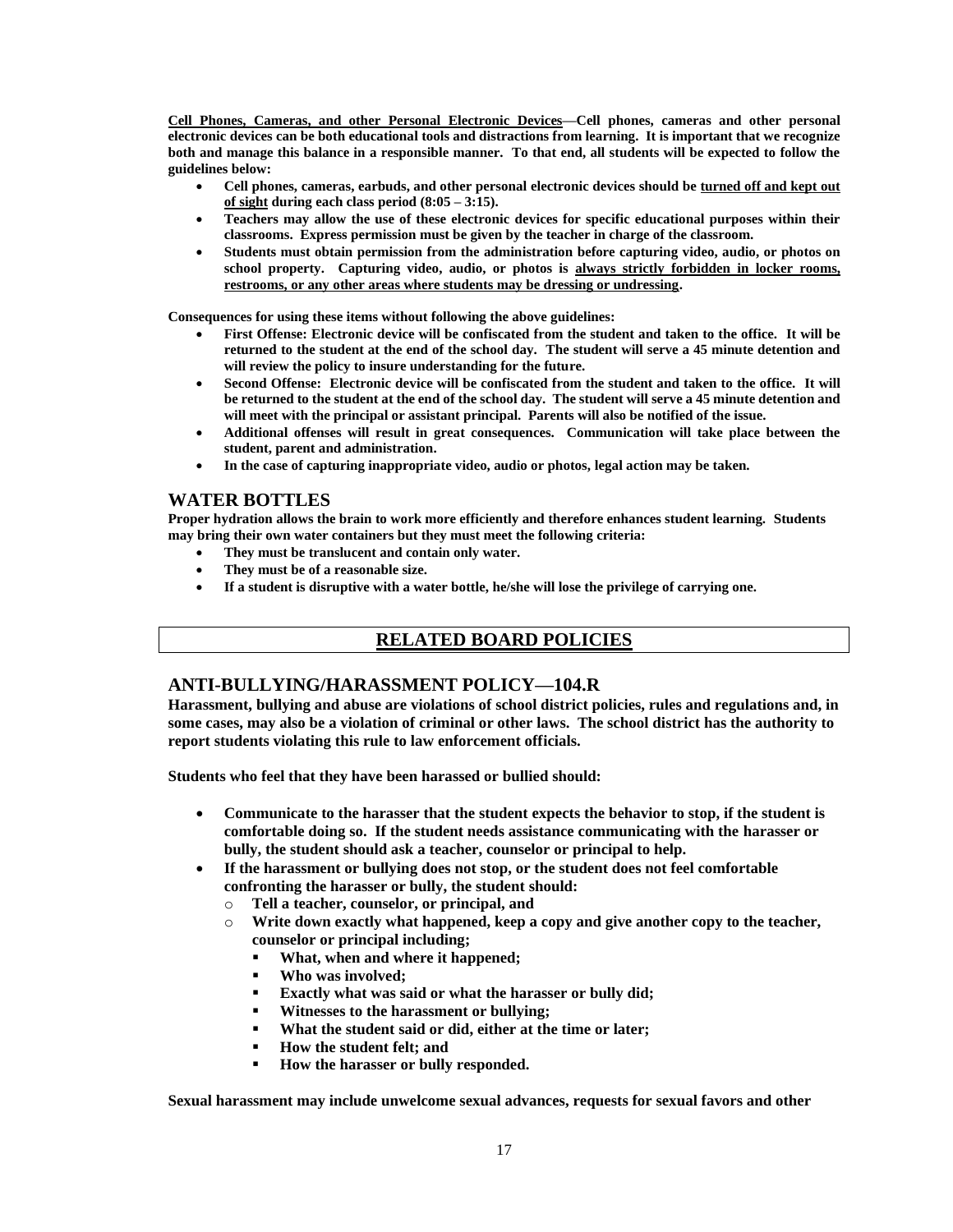**verbal or physical conduct of a sexual nature. Harassment or bullying on the basis of age, color, creed, national origin, race, religion, marital status, sex, sexual orientation, gender identity, physical attributes, physical or mental ability or disability, ancestry, political party preference, political belief, socioeconomic status or familial status includes conduct of a verbal or physical nature that is designed to embarrass, distress, agitate, disturb or trouble persons when:**

- **Places the student in reasonable fear of harm to the student's person or property;**
- **Has a substantially detrimental effect on the student's physical or mental health;**
- **Has the effect of substantially interfering with the student's academic performance; or**
- **Has the effect of substantially interfering with the student's ability to participate in or benefit from the services, activities, or privileges provided by a school.**

**Sexual harassment includes, but is not limited to:**

- **Verbal, physical or written harassment or abuse;**
- **Pressure for sexual activity;**
- **Repeated remarks to a person with sexual or demeaning implications; and**
- **Suggesting or demanding sexual involvement, accompanied by implied or explicit threats.**

**Harassment or bullying based upon factors other than sex includes, but is not limited to:**

- **Verbal, physical, or written harassment or abuse;**
- **Repeated remarks of a demeaning nature;**
- **Implied or explicit threats concerning one's grades, job, etc; and**
- **Demeaning jokes, stories and activities.**

#### **ATTENDANCE POLICY—501.8**

**The class attendance policy is based on the fact that something important happens in class every day, and that the activity or interaction with the teachers and students can never be exactly duplicated. In our analysis of academic data it is clear that students who are frequently tardy to class perform at a significantly lower level than their classmates who are prepared and present for the entire class.** 

- **An absence is only excused when both the parent(s) and the office have excused it. Examples of unexcused absences include, but are not limited to, truancy, haircuts, shopping, oversleeping, and appointments that can be scheduled outside of the school day.**
- **•** Parents are expected to call the school before 9:00 am on the day on which their child is absent to **verify the student's absence. If the parents have not called before 9:30, school personnel will attempt to contact the parents or the student's emergency contact person.**
- **Parental verification of an absence must be communicated with office personnel by the end of the next school day after the absence. If there is no parent verification, the absence will automatically become unexcused.**
- **Unexcused absences and unexcused tardies are subject to loss of privileges, detention, and suspension.**
- **Any student who accumulates five unexcused absences in a course during a semester will be dropped from the class and will not earn credit.**
- **Make-up work. The longer a student waits to make up work the less value that work is likely to have in the learning process. Students will be expected to have make-up work completed by the established due date. It is always the student's responsibility to gather make up work from his/her teachers.**
- **Late/overdue work. On Friday of each week, teachers will provide the office with a list of any student with late/overdue work. Students on that list will be assigned to Working Lunch for the**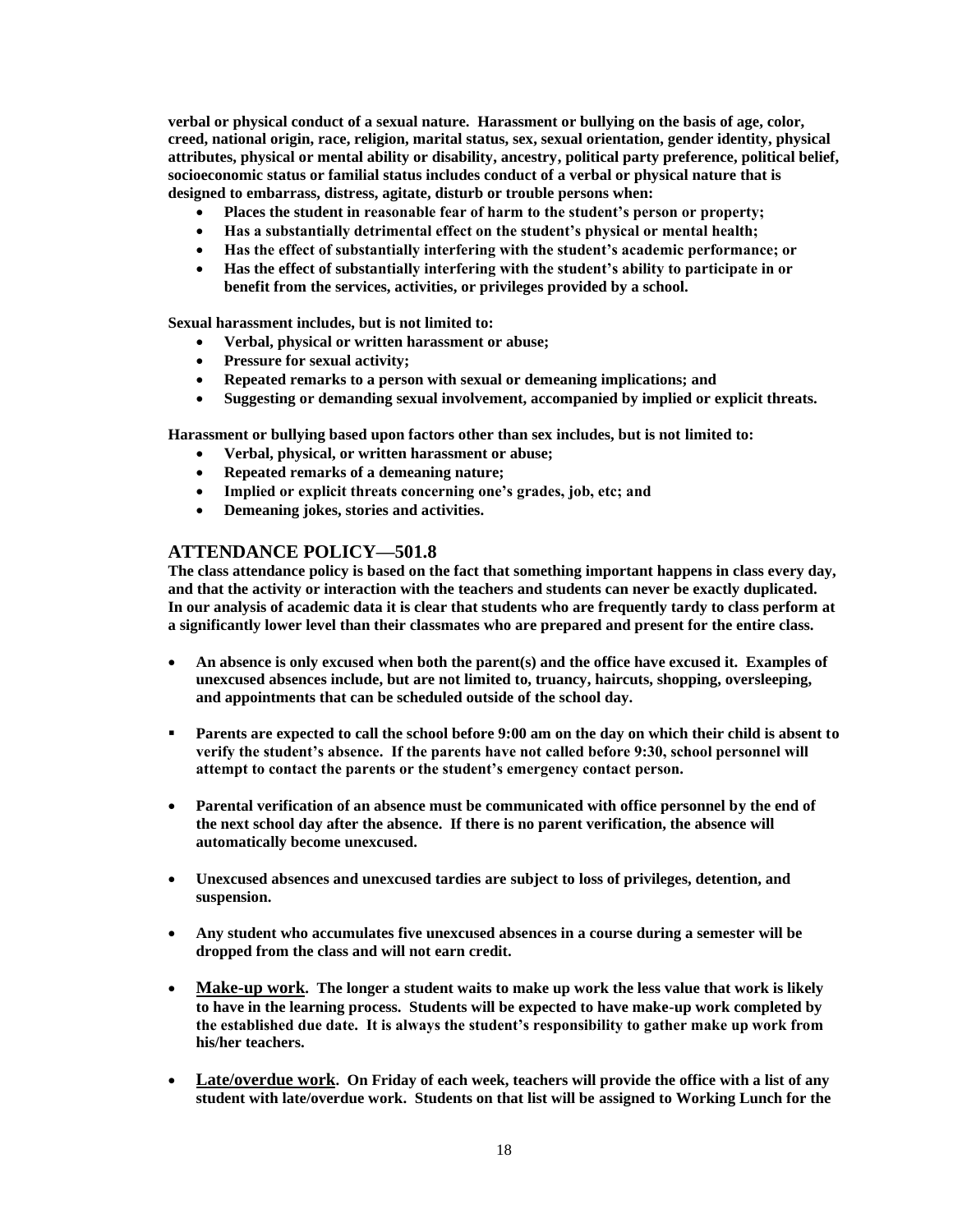**following week. This list will be updated each week and working lunch assignments will run from Monday through Thursday.**

#### **THREATS OF VIOLENCE—502.14**

**All threats of violence, whether oral, written, or symbolic, against students, staff, or to school facilities are prohibited. All such threats will be promptly investigated. Law enforcement may be contacted. Threats issued and delivered away from school or school activities may be grounds for disciplinary action if the threat impacts the orderly and efficient operation of the school.**

**Students engaging in threatening behavior will face disciplinary consequences up to and including expulsion.**

**The following factors will be considered in determining the extent to which a student will be disciplined for threatening or terroristic behavior: the background of the student, including any history of violence or prior threatening behavior; the student's access to weapons of any kind; the circumstances surrounding the threat; the age of the student; the mental and emotional maturity of the student; cooperation of the student and his or her**

**parent(s) or guardian(s) in the investigation; the existence of the student's juvenile or criminal history; the degree of legitimate alarm or concern in the school community created by the threat; and any other relevant information from any credible source.**

#### **TOBACCO, ALCOHOL, & DRUGS—502.3**

**Board Policy 502.3 states: Possession or use of tobacco, alcoholic beverages or drugs by pupils on school property is prohibited. School board policy will be followed for students who violate. This policy applies to all schoolsponsored activities as well as the regular school day.**

#### **WEAPONS POLICY—502.13**

**The board believes weapons and other dangerous objects in school district facilities cause material and substantial disruption to the school environment or present a threat to the health and safety of students, employees and visitors on the school district premise or property within the jurisdiction of the school district.**

**School district facilities are not an appropriate place for weapons or dangerous objects. Weapons and other dangerous objects shall be taken from students and others who bring them onto the school district property or onto property within the jurisdiction of the school district or from students who are within the control of the school district.**

**Parents/guardians of students found to possess a weapon or dangerous objects on school property shall be notified of the incident. Confiscation of weapons or dangerous objects shall be reported to the law enforcement officials, and the student will be subject to disciplinary action including suspension or expulsion. A dangerous object is defined as an item capable of producing harm (inflicting death or injury) to oneself or others (e.g. knife, club, chains, razor-blade, dagger, stiletto, switchblade, mace, pepper spray).**

**Students bringing a firearm to school shall be expelled for not less than twelve months. The superintendent shall have the authority to recommend this expulsion requirement be modified for a student on a case-by-case basis. For purposes of this portion of this policy, the term "firearm" includes any weapon which is designed to expel a projectile by the action of an explosive, the frame or receiver of any such weapon, a muffler or silencer for such a weapon, or any explosive, incendiary or poison gas.**

**Weapons under control of law enforcement officials shall be exempt from this policy. The principal may allow authorized persons to display weapons or other dangerous objects for educational purposes. Such a display shall also be exempt from this policy. It shall be the responsibility of the**